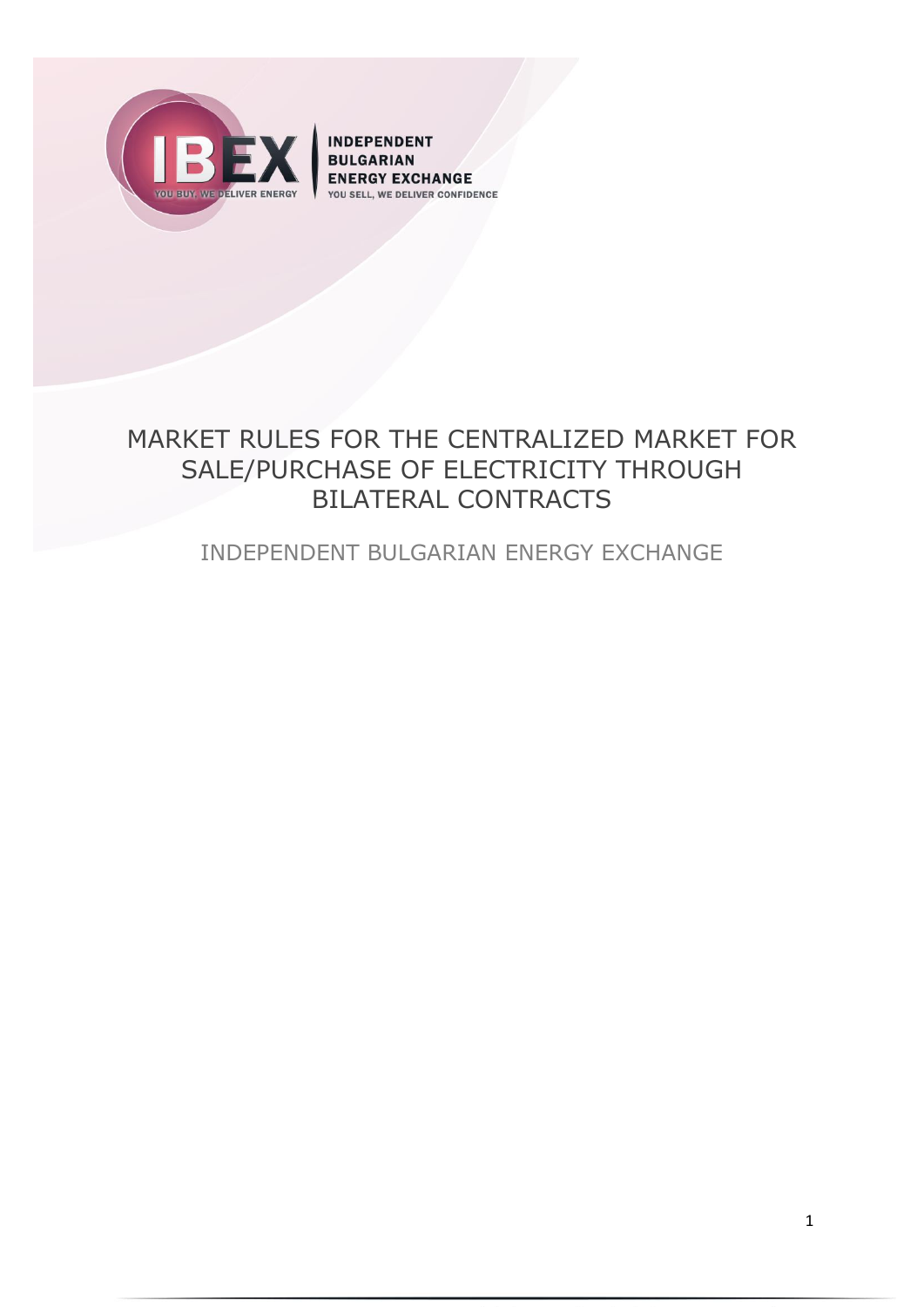# **Contents**

| Chapter VII Withdrawal and suspension of a Trading participant from CMBC  9 |  |
|-----------------------------------------------------------------------------|--|
|                                                                             |  |
|                                                                             |  |
| Chapter X "Continuous trading" and "Hourly products" screen12               |  |
|                                                                             |  |
|                                                                             |  |
|                                                                             |  |
|                                                                             |  |
|                                                                             |  |
|                                                                             |  |
| Chapter XVII Suspension of a Supplementary agreement effectiveness 27       |  |
|                                                                             |  |
|                                                                             |  |
|                                                                             |  |
|                                                                             |  |
|                                                                             |  |
|                                                                             |  |
|                                                                             |  |
|                                                                             |  |
|                                                                             |  |
|                                                                             |  |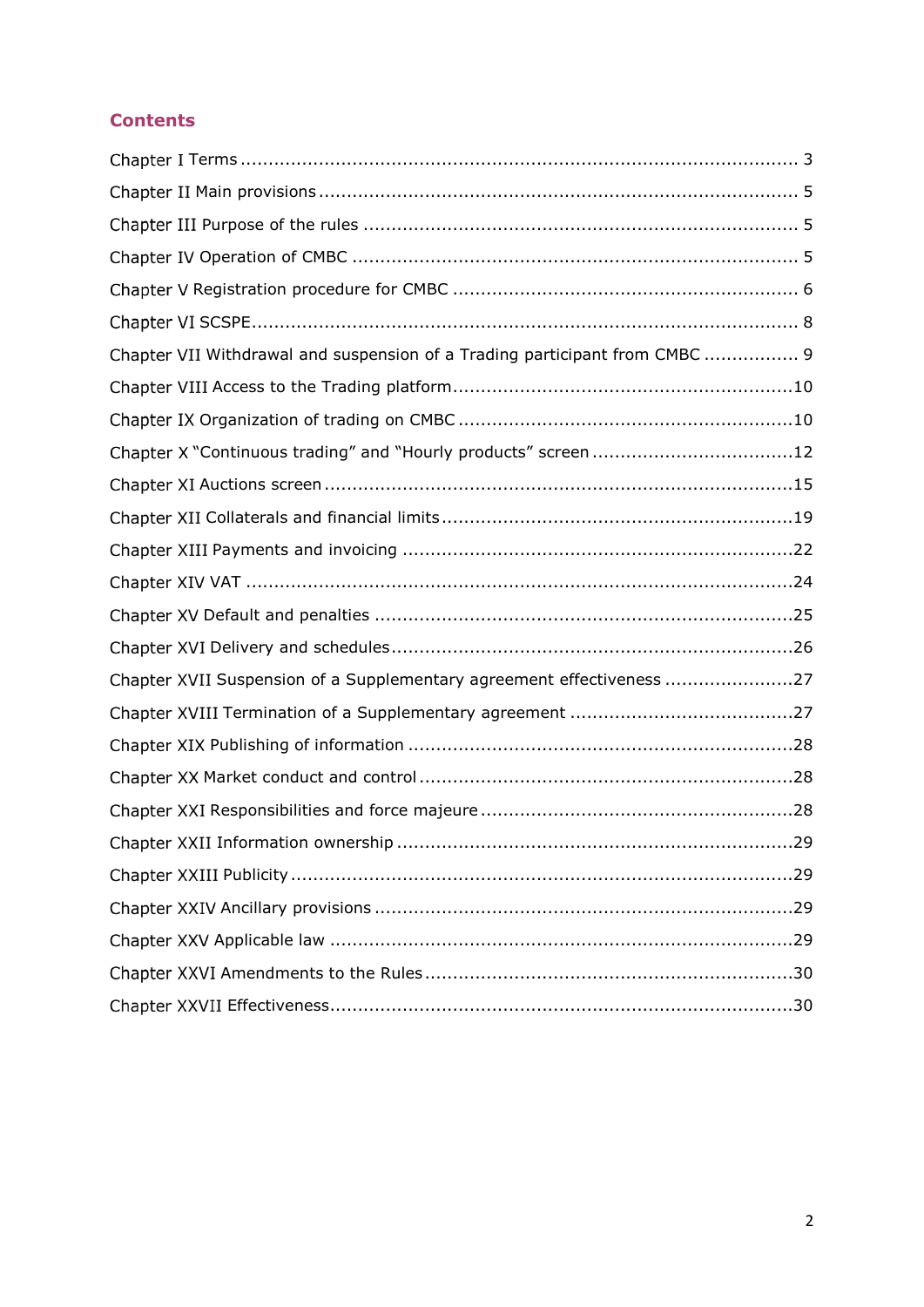# **Chapter I** *Terms*

- <span id="page-2-0"></span> **Independent Bulgarian Energy Exchange EAD /IBEX, the Operator/** – the company which organizes and administrates the centralized market for bilateral contracts /CMBC/.
- **Supplementary agreement** an agreement settling the parameters of a particular transaction concluded through a Trading screen, an integral part of the Standard Contract for sale/purchase of electricity /SCSPE/.
- **Participation contract for CMBC (Participation contract)** a contract between the Operator and any legal person expressed will to participate in CMBC.
- **Electricity System Operator EAD (ESO EAD)** a company holding licenses under art. 39, par. 1, item 2 and item 6 of the Energy Act.
- **Trading screen** an application for access to the trading platform of CMBC operated by IBEX which allows bids for purchase and/or sale to be submitted and transactions to be concluded.
- **"Auctions" screen** a trading screen where bids are submitted and transactions are concluded through auctions.
- **""Continuous trading"" screen** a trading screen where participation bids are submitted and transactions are concluded through "Continuous trading" except for bids and transactions for "Hourly products" with a delivery on the following day.
- **""Hourly products"" screen** a trading screen where bids are submitted and transactions are concluded for "Hourly products" with a delivery on the following day.
- **Electricity System Operator EAD /ESO/** the company which owns the licenses under art. 39 (1) (2) of the Energy Act.
- **Minimum collateral**  collateral provided by a Trading participant in accordance with the Rules and Fee tariff of IBEX which gives the market participant the right to access to the Trading screens.
- **Collateral for participation** collateral provided by a Trading participant in accordance with the Rules based on which the Financial limit of the Trading participant is calculated and the Trading participant is entitled to submit bids through the Trading screens.
- **Collateral for payment** collateral provided by a Trading participant in accordance with the Rules after a Transaction concluded on CMBC to secure the payment obligations under a concluded Supplementary agreement.
- **Collateral for good performance** collateral provided by a Trading participant in accordance with the Rules after a Transaction concluded on CMBC to fulfill the obligations for delivery and acceptance of electricity under a concluded Supplementary agreement.
- **Financial limit** a mechanism for financial risk management when concluding transactions on CMBC. It reflects the participation collaterals provided and it does not include the Minimum collateral. Trading participants may submit bids for purchase or sale up to the amount calculated based on their Financial limit in accordance with the Rules for the respective Trading screen and in reference with the traded product.
- **Individual terms and conditions**  the terms and conditions of the Request for initiating an auction of Auctions screen or of the current bid of the initiating party submitted to the Trading system in "Continuous trading" screen or "Hourly products" screen and other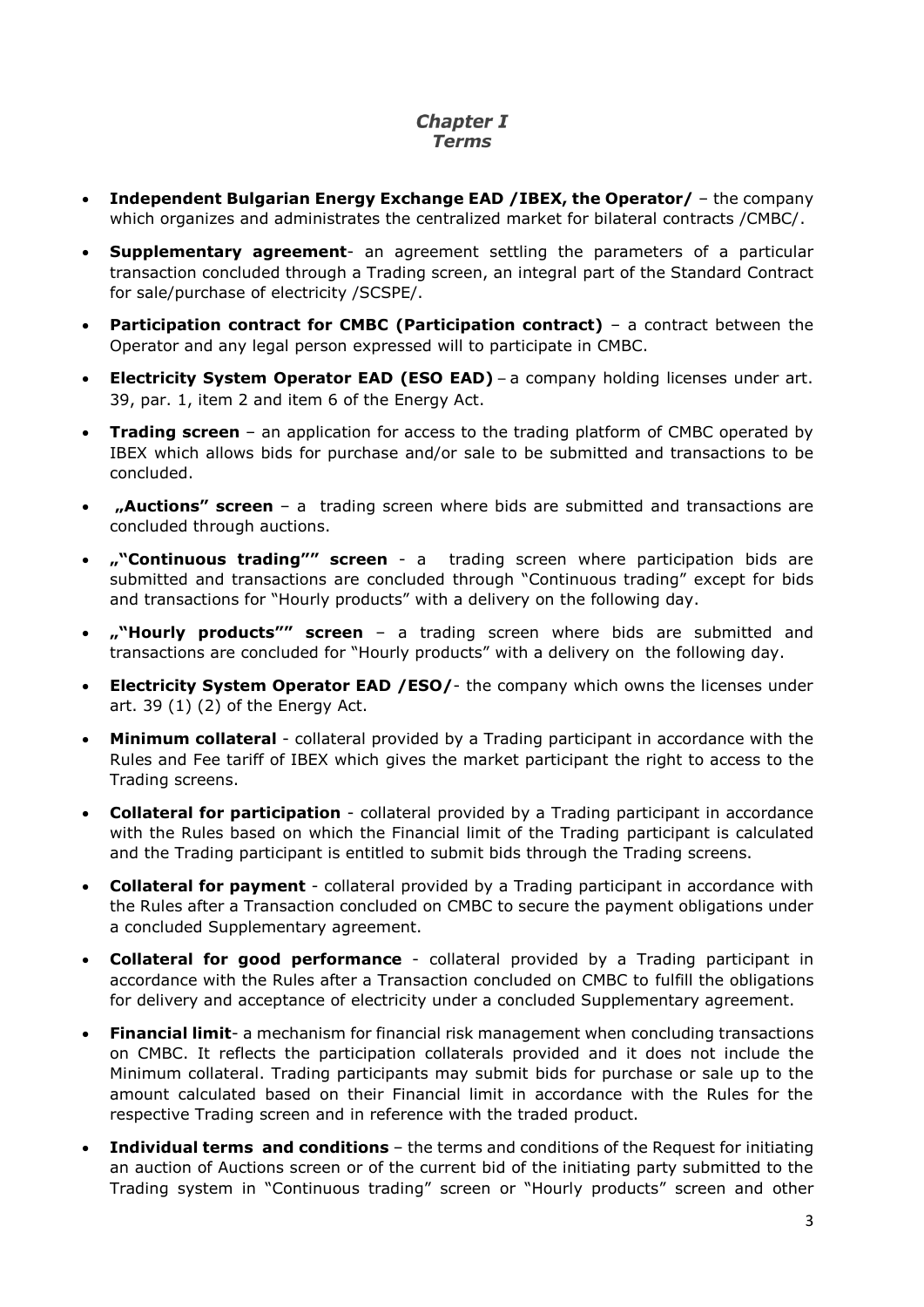additionally agreed terms and conditions, an integral part of the Supplementary agreement.

- **Energy and Water Regulatory Commission (EWRC)** the regulatory body that issues licenses for the activities referred to in art. 39 of the Energy Act.
- **Buyer** a Trading participant that has submitted a bid for purchase or concluded a transaction for purchase of electricity.
- **Failure to deliver** a refusal by the sellers to fulfill their obligations pursuant a Supplementary agreement to a Standard Contract sale/purchase of electricity /SCSPE/SCSPE.
- **"Continuous trading"** a trading mechanism where during market operation hours participants may continuously submit bids and conclude transactions for purchase and sale of electricity.
- **Failure to accept** a refusal by the buyer to perform their obligations under a Supplementary agreement to SCSPE related to accepting electricity sold.
- **Valid reason** an objective fact from reality in whose presence a Supplementary agreement may be early terminated due to but not only: failure to perform a payment obligation, Insolvency, Failure to deliver/accept, Force Majeure, Lack of guarantee and Revocation/Loss of a license.
- **User** a natural person authorized by the registered trading participant to submit bids on their behalf on CMBC that has been granted access to the trading platform through a username and a password issued.
- **Market rules for the centralized market for sale/purchase of electricity through bilateral contracts (the Rules)** - the Rules regulating the operation of CMBC.
- **Early termination** termination of a Supplementary agreement before expiry of its term in case of a valid reason.
- **Seller** a Trading participant that has submitted a bid for sale and concluded a transaction for sale of electricity.
- **Systematic** established by the Operator two (2) times for a period of 1(one) year.
- **Transaction concluded** a transaction for purchase and sale of electricity shall be considered as concluded when a bid for purchase and a bid for sale are matched/correspond in the Trading system through any of the Trading screens.
- **Standardized contract for sale/purchase /SCSPE/** a contract settling the rights and obligations of parties as a result of a transaction concluded on the Trading screen of CMBC.
- **Auction** an online auction for purchase and sale of electricity initiated by the Trading participant via the trading platform where bids submitted are ranked and transactions are concluded according to the ranking.
- **Trading platform** an information trading system used for administration of the process for submission of bids and concluding transactions on CMBC.
- **Trading participant** a legal person that has concluded a Participation contract.
- **Successfully concluded transaction -** a transaction for sale/purchase of electricity concluded through "Continuous trading" and "Hourly products" screens for which the parties have performed all their obligations under the Supplementary agreement.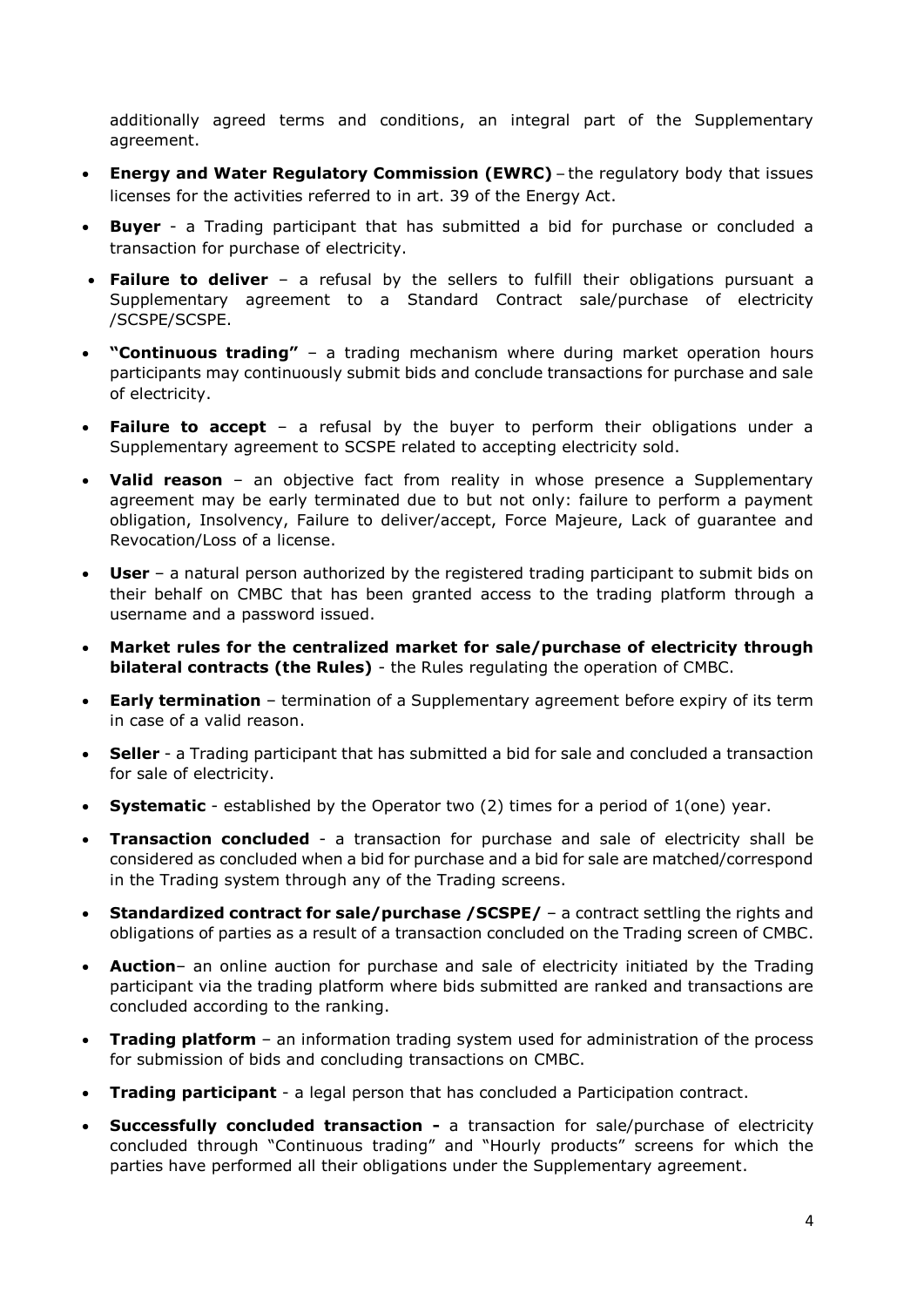**Centralized market for bilateral contracts /CMBC/**- a Centralized market for sale/purchase of electricity through bilateral contracts.

# **Chapter II** *Main provisions*

- <span id="page-4-0"></span>1.The operator organizes CMBC pursuant to the Energy Act, bylaws adopted in accordance with it and the Rules.
- 2.The rules shall be mandatory for all Trading participants registered on CMBC and the Operator.
- 3.CMBC has been established with a view to providing an opportunity to all registered Trading participants to trade products with varying delivery periods in a transparent and non-discriminatory manner.
- 4.The Operator offers to Trading participants registered on the market to trade through the following Trading screens: Auctions screen, "Continuous trading" screen and "Hourly products" screen.
- 5.The Operator is a party to all transactions concluded through Auctions screen.
- 6.The Operator is not a party to the transactions concluded through the "Continuous trading" screen and the "Hourly products" screen.
- 7.CMBC shall be accessible to all legal entities in the Trading participants register by ESO with an "active" status and that have fulfilled all requirements for registration on CMBC in accordance with the Rules.

#### **Chapter III** *Purpose of the rules*

<span id="page-4-1"></span>8.The rules set:

- 8.1 Rights and obligations of the Operator and Trading participants;
- 8.2 Operational procedures for auction sessions organization;
- 8.3 Electricity price setting mechanisms
- 8.4 The process of management financial risks inherent for trading;

#### **Chapter IV Operation of CMBC**

#### <span id="page-4-2"></span>9.CMBC:

- 9.1 Offers to Trading participants products of different load profiles and different terms of delivery;
- 9.2 Integrates complex mechanisms for calculating the electricity price;
- 9.3 Provides equality to all Trading participants.

10.Main principles of CMBC operation are:

**10.1** An open, transparent and non-discriminatory mechanism for electricity trading;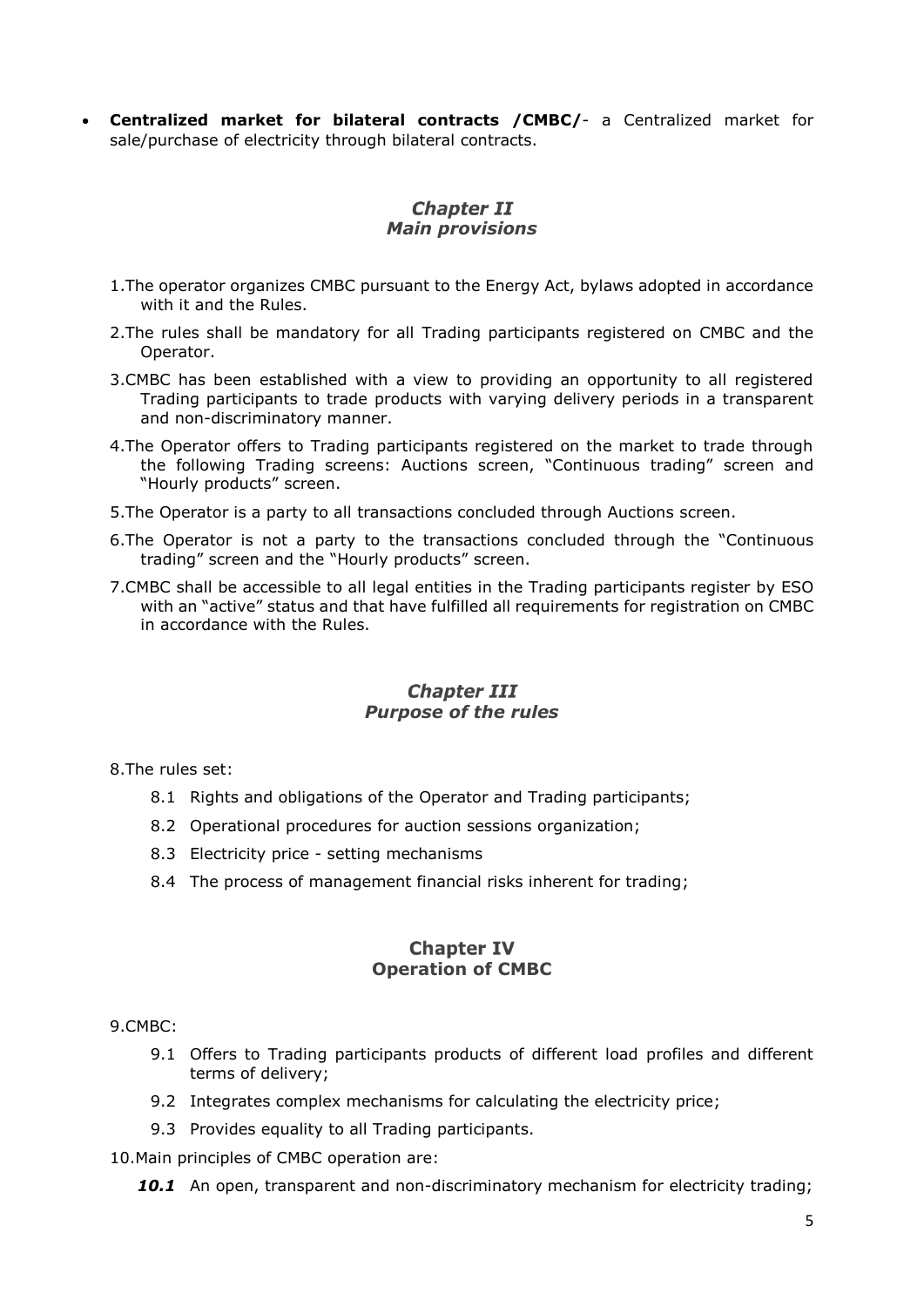- 10.2 Forming reference prices for all products traded;
- 10.3 Concluding transactions in an easy, fast and secure way.
- 11.On CMBC only Trading participants are admitted that have concluded a Participation contract with the Operator and whose registration on CMBC has been successfully concluded.
- 12.Bids for purchase and sale submitted by Trading participants on CMBC shall be anonymous.
- 13.The information on any bid that is accessible to Trading participants through the Trading platform includes:
	- 13.1 On Auctions screen: the quantity offered and the bid price, except the cases where the initiator has chosen to act in accordance to in art. [Chapter XI112.7](#page-16-0) and art. [Chapter XI123.8.](#page-17-0) The initiator is anonymous.
	- 13.2 On "Continuous trading" screen: the quantity offered, bid price and terms for payment, collaterals and penalties when concluding a transaction/s for the respective bid, the participant that has submitted, the bid remaining anonymous until the transaction has been concluded.
	- 13.3 On "Hourly products" screen: the quantity offered and bid price.
- 14.All upcoming auctions on CMBC shall be announced simultaneously for all Trading participants through the Trading platform and shall be published on the website of the Operator with a view to securing a maximum level of equality and transparency.
- <span id="page-5-1"></span>15.The trading platform shall be accessible for trading to Trading participants, each business day, except when there is a technical interruption or software update of which registered participants shall be duly notified by the Operator.
- 16.All Trading participants on CMBC shall be obliged to conclude SCSPE with Trading participants already registered on the market at their choice as well as with IBEX as a central counter party to all transactions concluded through the Auctions screen.
- 17.All Trading participants registered on CMBC may initiate auctions and conclude transactions for purchase and sale of electricity in accordance with the provisions of the Rules, the Participation contract and SCSPE.
- 18.Each bid for purchase or sale submitted in the Trading platform shall be a firm commitment and shall be binding for the Trading participant that has submitted the respective bid.
- 19.In case of a transaction concluded the Trading participant that has submitted a bid shall be obliged to deliver or to accept the electricity for the defined period, in a quantity and at a price in accordance with the offered terms.
- 20.With a view to avoiding one and the same bid being published by two Users on behalf of one Trading participant, it is recommended to Trading participants on CMBC to develop internal operational rules where to regulate the way in which different Users of the respective Trading participant may submit bids in the Trading platform.

# **Chapter V Registration procedure for CMBC**

- <span id="page-5-0"></span>21.In order to be able to participate in CMBC, applicants should have successfully completed the registration procedure and to have access to the Trading platform.
- 22.In order to start the registration procedure, applicants shall submit a registration application for CMBC as per a template published by the Operator.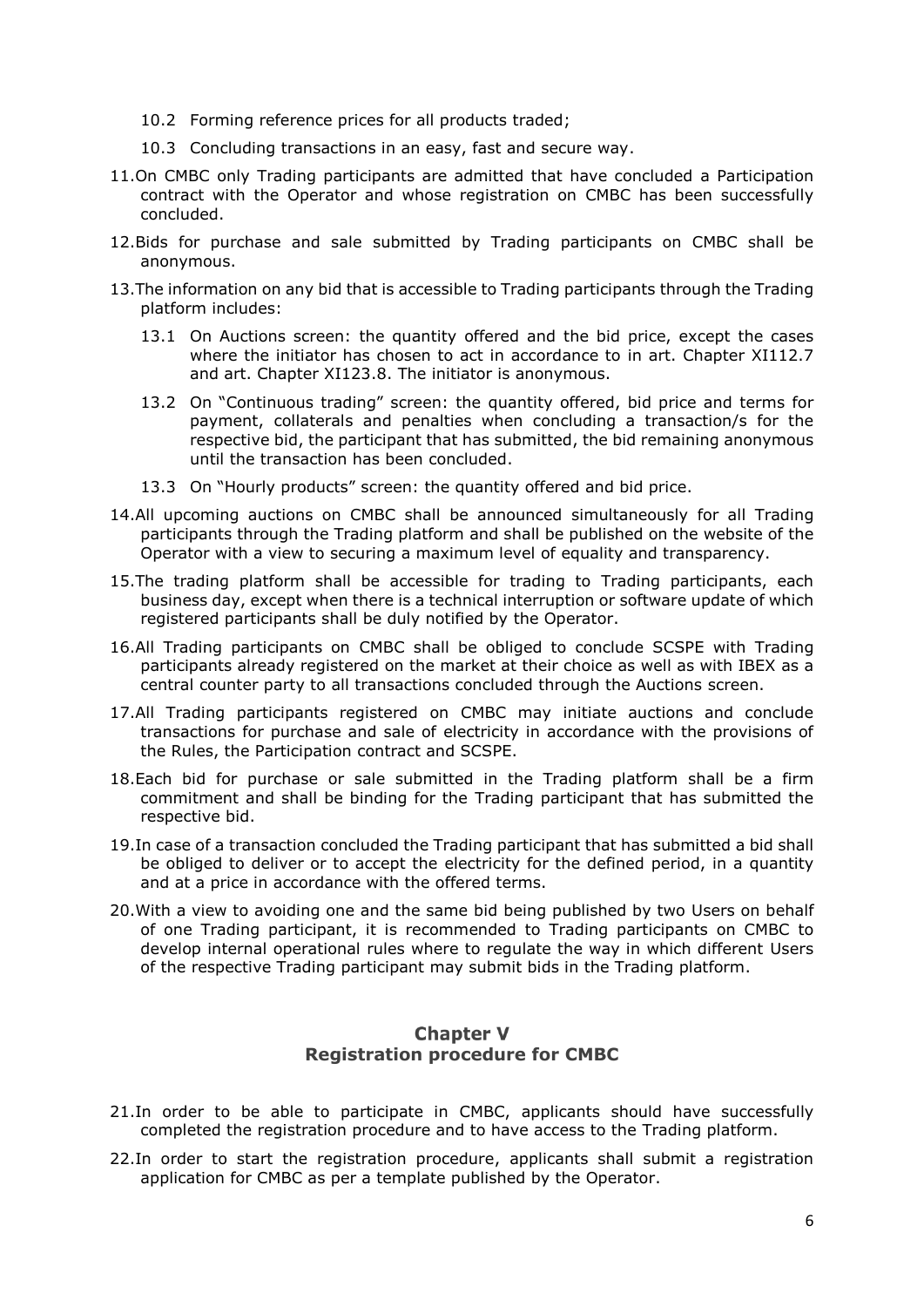23.The registration application contains as a minimum the following information:

- 23.1 Applicant's full name, VAT identification number, unified identification code under which the legal person is entered into the Registry Agency and unified identification code (UIC);
- 23.2 The applicant's category as a trading participant pursuant to art. 100 of the Energy Act;
- 23.3 Management address and contact address of the applicant;
- 23.4 Name/s and data of the contact person/s who represent the applicant;
- 23.5 Data on the license held by the candidate pursuant to the Energy Act (license №, activity, period);
- 23.6 Data on EIC and membership in a balancing group;
- <span id="page-6-3"></span>23.7 Data on the persons/users with an active access - authorized to submit bids on CMBC on behalf of the applicant and the persons with passive access pursuant to art. 36;
- 23.8 VAT registration certificate;
- 23.9 Corporate standing certificate as per court registration;
- 23.10 A declaration that the applicant will purchase electricity for the purposes of its own consumption - it shall be filled in only by electricity consumers;
- 23.11 A declaration that the applicant has not been declared insolvent, it is not in insolvency proceedings and is not in liquidation proceedings.
- 24.After filling in the application and the appendices, the document package shall have to be sent to e-mail: [otc.application@ibex.bg](mailto:otc.application@ibex.bg) or to the following address Sofia 1000, 19 Alexander Dondukov Blvd., fl. 7.
- 25.By sending the application and the information required for registration, the applicant starts a procedure for registration on CMBC.
- 26.The operator shall consider the registration application within 3 /three/ business days as of the date following the date of submission of the application or in cases under art. 27 as of the date the applicant remedies irregularities.
- <span id="page-6-0"></span>27.The application shall be verified for compliance with the requirements. In case an irregularity is detected by the Operator, a message is sent to the applicant at the email address provided in the application to remedy it within 3 /three/ business days. The period indicated in art. 26 shall start as of the date of remedying the irregularities by the candidate.
- 28.If within the period under art. 27 the applicant fails to remedy the irregularities, the application shall not be considered by the Operator and the registration procedure shall be terminated, informing the applicant that the application is not subject to consideration. The applicant shall be entitled to launch a new registration procedure at least 2 (two) months after the previous one has been terminated.
- <span id="page-6-1"></span>29.During the registration procedure the market Operator may request additional information, including from third parties, related to the applicant's registration.
- 30.Based on the information received under art. [27](#page-6-0) and art. [29](#page-6-1) the Operator shall register the applicant or shall terminate the registration procedure.
- 31.The Operator admits to trading only applicants which it deems capable and suitable to become participants in CMBC and applicants that, based on a grounded assessment of the Operator, do not expose it to reputational or financial risk.
- <span id="page-6-2"></span>32.The Operator shall refuse registration if the applicant does not meet the conditions set in accordance with these rules, without a right to an objection by the applicant.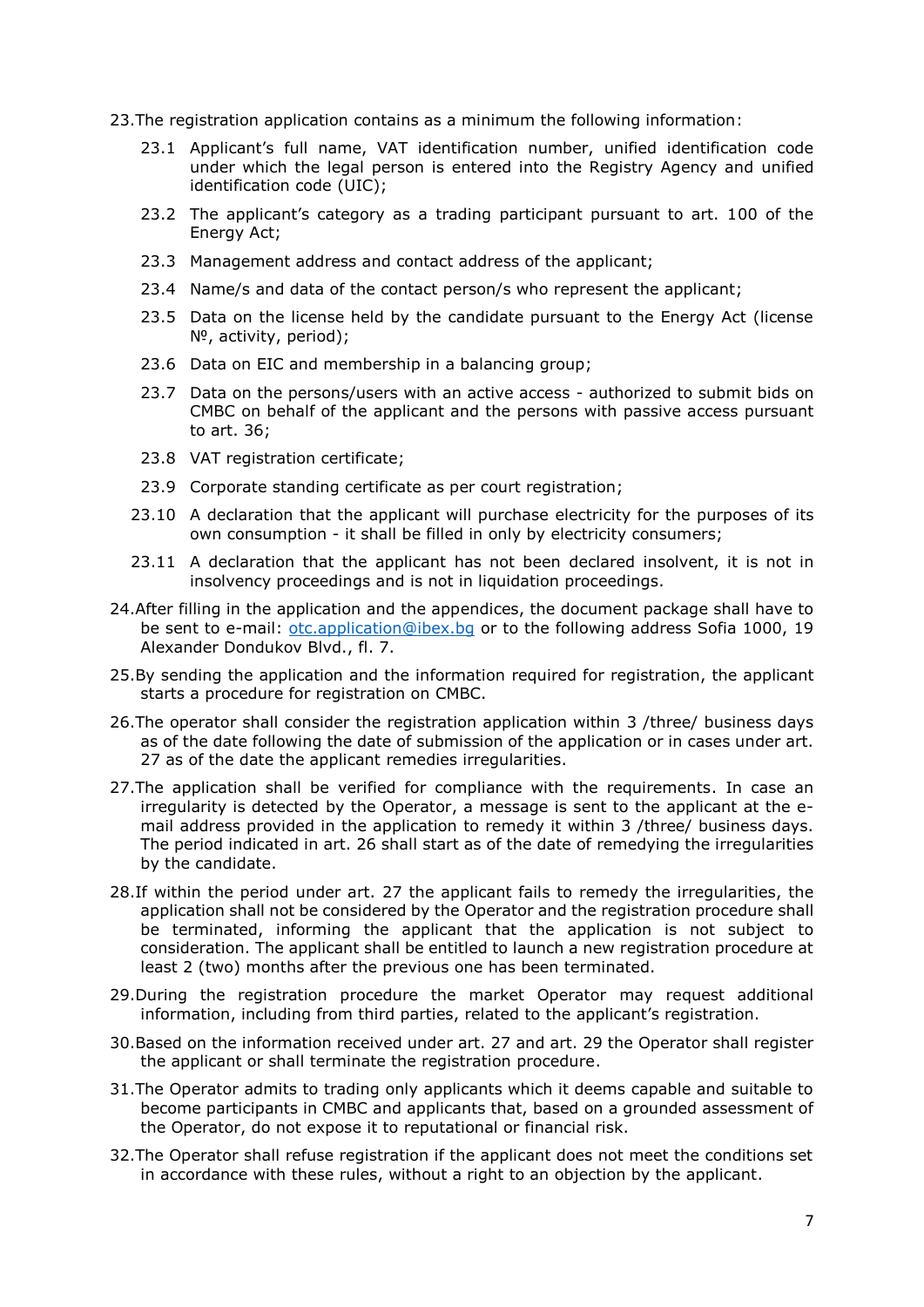- 33.In case of a refusal of registration of an applicant in accordance with art. [32](#page-6-2) the Operator presents the reasons for refusal in writing to the applicant.
- <span id="page-7-1"></span>34.Upon accepting the registration application, the Operator shall contact the applicant and send them:
	- 34.1 A Participation contract which regulates the rights and obligations of the Operator and the trading participant.
	- 34.2 SCSPE.
- 35.After receiving the contracts under art. [34,](#page-7-1) the applicant shall have to sign and send them to the official address of the Operator. If within one month after receiving the contracts under art. [34](#page-7-1) the Operator has not received signed contracts by the applicant, the registration procedure shall be considered terminated.
- 36.In accordance with item 23.7 in the registration application each applicant shall list the number of persons (users) that will be authorized to have access to the trading platform:
	- 36.1 With active access- users responsible for submitting bids on CMBC on behalf of the respective trading participant;
	- 36.2 With passive access- users that have access to information in the Trading system but may not submit bids.

Each trading participant upon registration shall have one trading user with an active access and for any additional trading user a fee shall be paid in accordance with the Tariff of IBEX.

- <span id="page-7-2"></span>37.Each User shall have to complete a training course for operation with the Trading platform and introduction to the Rules for which the respective person shall receive a certificate.
- 38.Upon signing the contracts under art. [34](#page-7-1) the Trading participant shall have to provide a Minimum collateral in the form of a bank guarantee and/or a cash deposit in accordance with art. [61.](#page-9-2)
- <span id="page-7-3"></span>39.After signing the contracts under art. [34](#page-7-1) the Trading participant shall have to pay the applicable fees and to provide Collateral for participation in the form of a bank guarantee and/or a cash deposit in accordance with art. [61.](#page-9-2)
- 40. After signing the contracts under art. [34,](#page-7-1) completion of training in accordance with art. [37,](#page-7-2) payment of the applicable fees and payment of the collateral under art. [39](#page-7-3) the respective participant shall get access to the Trading platform may submit bids.

# **Chapter VI SCSPE**

- <span id="page-7-0"></span>41.SCSPE settles the rights and obligations of the parties as a result of transactions concluded for purchase and sale of electricity through Auctions screen, "Continuous trading" screen and "Hourly products" screen.
- 42.The Rules and all Supplementary agreements concluded between the parties as a result of transactions effected on CMBC are an integral part of SCSPE and together and in their totality they settle the rights and obligations of the parties, including but not only terms, schedules, volumes of electricity, conditions, prices and all other parameters relevant to the Transactions concluded that are subject of the agreement.
- 43.By signing SCSPE any Trading participant agrees that for each transaction for purchase and sale of electricity concluded between the parties the quantity and price and terms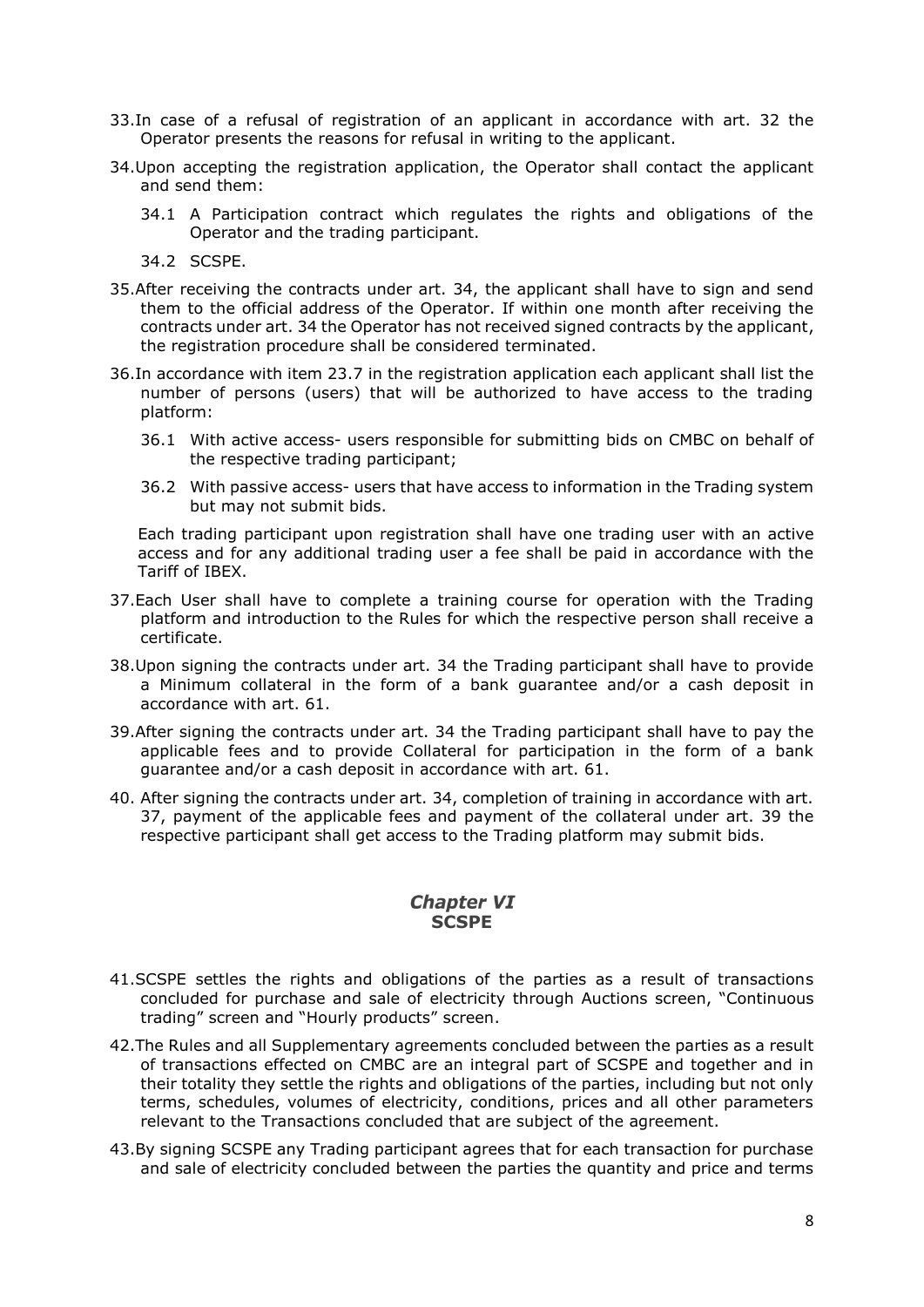and conditions set in advance referring to payment, collaterals and penalties shall be reflected in the Individual terms and conditions to the Supplementary agreement.

- 44.Any Supplementary agreement and the Individual terms and conditions relevant to it shall be effective for the delivery term of the product traded for which they have been concluded.
- 45.Signing SCSPE is a condition precedent for the Operator to admit the Trading participant to trade on CMBC.
- <span id="page-8-1"></span>46.All participants on CMBC shall be obliged to conclude SCSPE:
	- 46.1 With CMBC operator;
	- 46.2 With already registered Trading participants at their choice and the latter shall be reflected in a list of Eligible contractual parties. The Operator shall create and administrate such a list for each Trading participant by managing it based on copies of signed SCSPE sent to e-mail otc.operations@ibex.bg by Trading participants. The list for each Trading participant shall be known only to the respective participant and the Operator.
- <span id="page-8-2"></span>47.SCSPE in accordance to art. [46.2](#page-8-1) can be terminated in case of mutual agreement for a termination between the Parties and a due notification to the Operator, if at the moment of notification of the Operator there is no acting Supplementary agreement between the Parties. In case there is an acting Supplementary agreement between the Parties at the moment of notification then the Operator shall remove each of the parties from the List of "Eligible contractual parties" of the respective Party, thus SCSPE shall be considered terminated after the fulfilment of the contractual obligations of each of the parties according to the Supplementary agreement between them.
- 48.In the cases not covered by art. [47](#page-8-2) when terminating a SCSPE between two trading participants, the Parties shall notify the Operator at least 1 /one/ day before the termination of SCSPE. SCSPE shall be considered terminated after the fulfilment of the contractual obligations of each of the parties according to the Supplementary agreement between them.

# <span id="page-8-0"></span>**Chapter VII Withdrawal and suspension of a Trading participant from CMBC**

- 49.A Trading participant shall have the right to withdraw from CMBC based on a written request sent at least 10 (ten) business days before the date on which the Operator is to terminate its registration.
- 50.The operator considers the application for withdrawal within 5 /five/ business days of receiving it.
- 51.The operator shall release the collateral for participation of the Trading participant within 10 business days after the date of termination of their participation provided that all invoices issued at the name of the Trading participant have been paid.
- 52.In case there are unsettled payables, the collateral for participation of the Trading participant shall be utilized up to the amount due and the Trading participant shall be informed when the rest of the amount is released.
- <span id="page-8-3"></span>53.The Operator shall suspend a Trading participant from CMBC and shall terminate the Contract in the following cases:
	- 53.1 A systemic refusal to sign a Supplementary agreement to SCSPE as a result of a Transaction concluded through any of the Trading screens of CMBC;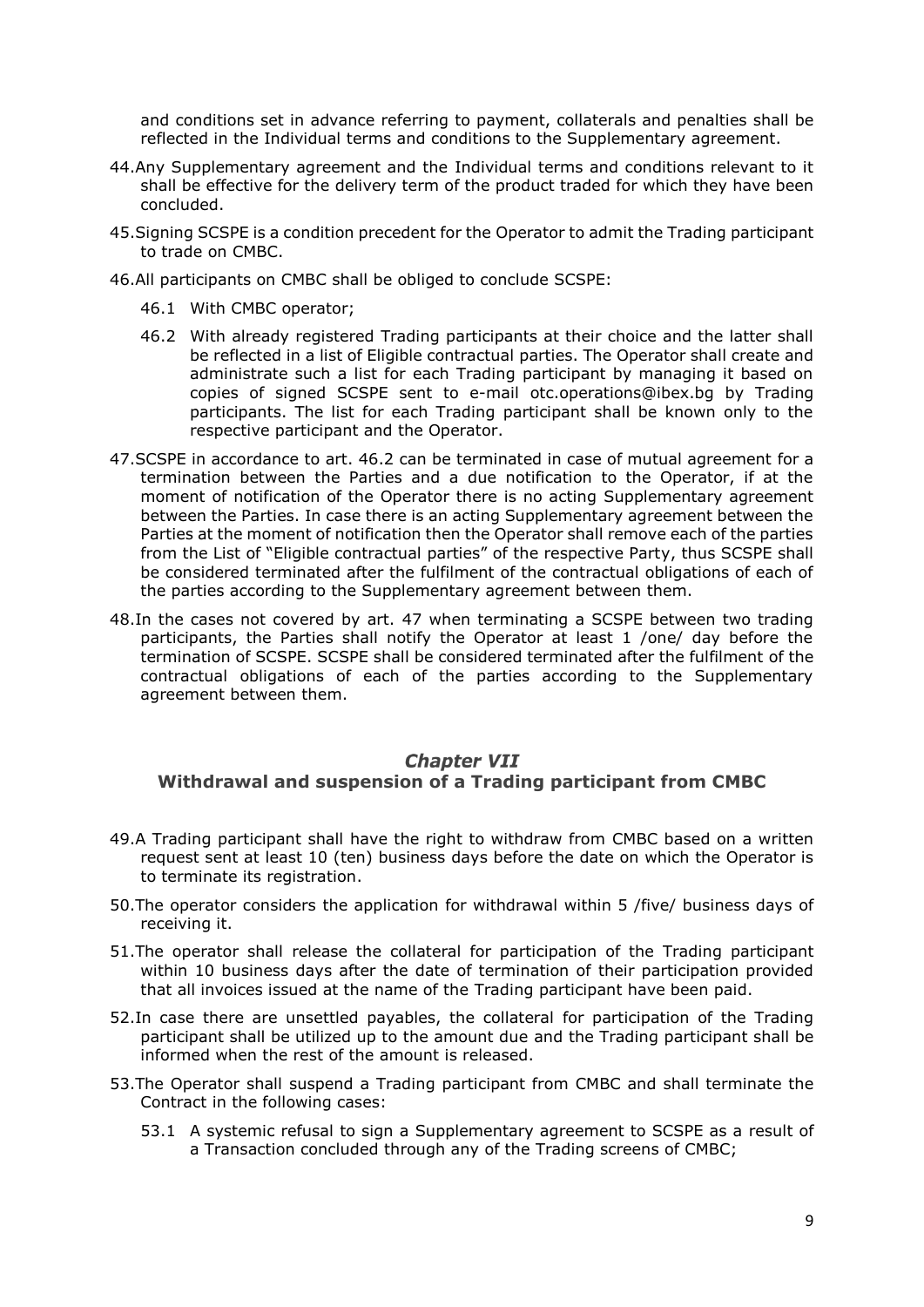- <span id="page-9-3"></span>53.2 Systemic failure to perform obligations that have arisen and failure to comply with conditions pursuant to a Supplementary agreement and Individual terms and conditions to it signed as a result of a Transaction concluded and in accordance with the Rules.
- <span id="page-9-4"></span>53.3 In case of failure to pay amounts due in relation with trading on CMBC.
- 53.4 Upon termination, suspension or revocation of the license under art. 23.5, the Operator shall exclude the respective Trading participant immediately and unconditionally as of the date of entry into force of the decision for termination or revocation of the license from EWRC.
- <span id="page-9-5"></span>53.5 In case of systemic non-compliance with the requirements for concluding a Supplementary agreement and the Individual terms and conditions to it.
- 54. A Trading participant whose participation in the market has been suspended in accordance with art. [53.1,](#page-8-3) art. [53.2,](#page-9-3) art. [53.3](#page-9-4) and art. [53.5](#page-9-5) shall have the right to initiate a new registration procedure not earlier than one year following the date of suspension.

# **Chapter VIII Access to the Trading platform**

- <span id="page-9-0"></span>55.In order to submit bids and conclude transactions on CMBC each User shall need to have access to the Trading platform.
- 56.The Trading platform is accessed through a personal username and an individual password.
- <span id="page-9-6"></span>57.The operator of CMBC in accordance with the data declared by the Trading participant under art [Chapter V23.7](#page-6-3) generates and send a personal username and issues an assigned password for each User with the respective level of access following signing the contracts under art. [Chapter V34,](#page-7-1) completion of training and providing the collateral under art. [39.](#page-7-3) After the first entry into the system, the assigned password shall have to be changed by the respective User. The personal password changed by the User shall not be known to anybody, including the Operator.
- 58.In case a User has forgotten their password, they shall have to notify the Operator at the following e-mail address - otc.operations@ibex.bq and to contact them via phone. The Operator shall issue a new assigned password and send it to the contact e-mail address of the respective User, having identified the User.
- 59.Each User, having obtained assigned data for access in accordance with art. [57,](#page-9-6) shall be responsible for storing his/her username and password for access.

# **Chapter IX Organization of trading on CMBC**

- <span id="page-9-1"></span>60.Trading on CMBC shall be performed as per Central European Time (CET).
- <span id="page-9-2"></span>61.In order to participate in CMBC, each trading participant have to fulfil all the financial obligations that have arisen as a result of transactions concluded on the market, as each Trading participant shall have to maintain a participation collateral n in leva (BGN) under the form of:
	- 61.1 A bank guarantee that has been accepted by the Operator and issued in accordance with a text approved and published on the website of the Operator.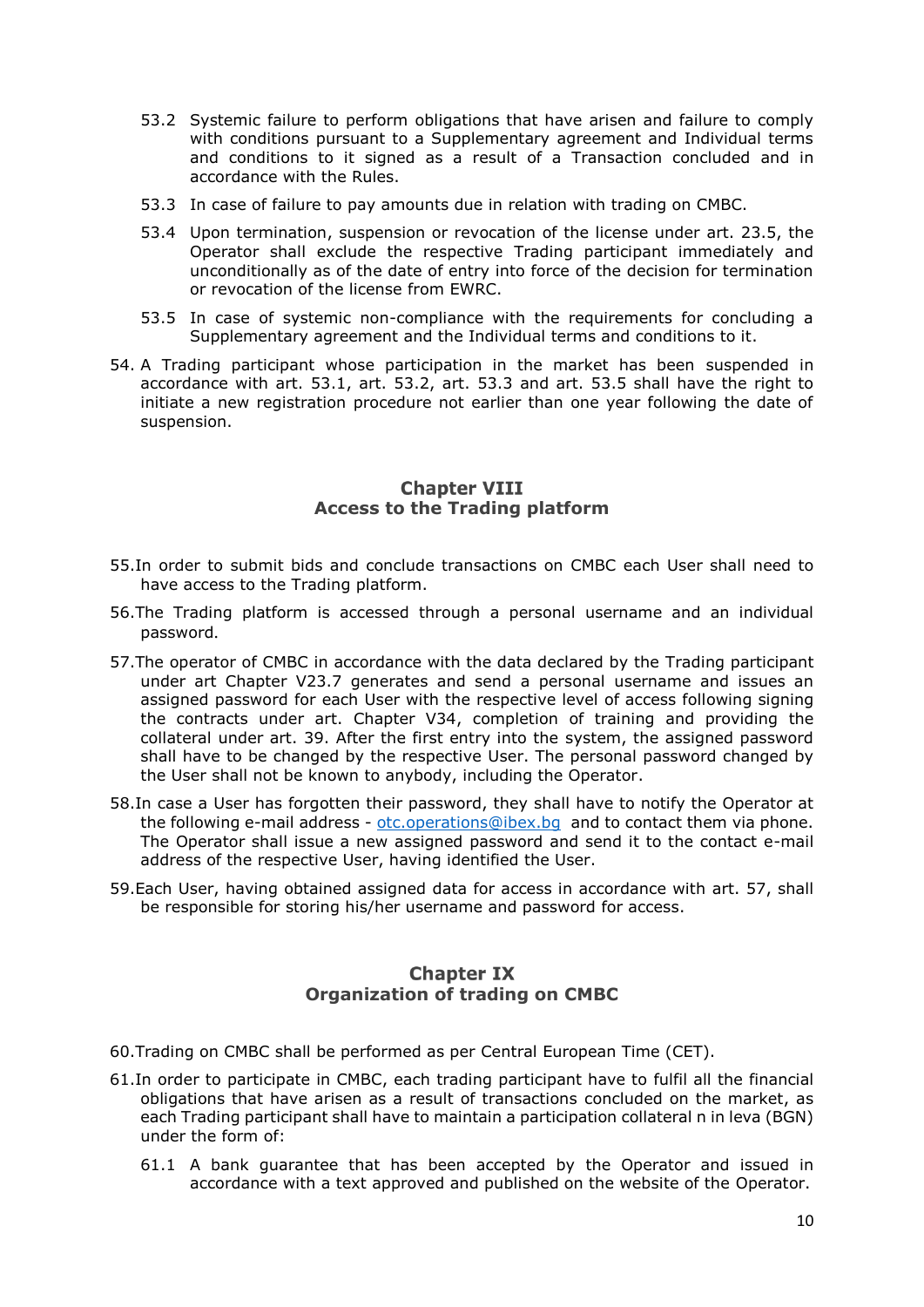- 61.2 A cash deposit in BGN transferred to an account indicated by the Operator.
- 61.3 A combination of a bank guarantee and a cash deposit.
- 62.Upon providing a collateral each Trading participant shall indicate which market it refers to as follows:
	- 62.1 Collateral for transactions that are concluded through Auctions screen;
	- 62.2 Collateral for transactions that are concluded through "Continuous trading" and "Hourly products" screen.
- 63.For participation in CMBC the Operator requires from each Trading participant a minimum collateral in accordance with the Fee Tariff of IBEX.
- 64.The amount of the collaterals for participation provided by a respective Trading participant sets the amount of their financial limit. The minimum collateral shall not be taken into account when calculating the financial limit of a Trading participant.
- 65.When submitting a bid that does not meet the requirements for available Financial limit in accordance with art. [142,](#page-19-0) art. [143](#page-19-1) and art[.144,](#page-19-2) it is automatically rejected by the Trading platform.
- <span id="page-10-0"></span>66.The Operator shall update financial limits of Trading participants in the following cases:
	- 66.1 Upon provision of a collateral for participation for each of the Trading screens above the minimum collateral or upon release of a collateral upon a request by a Trading participant pursuant to art. [148.2.](#page-20-0)
	- 66.2 Upon submitting a bid;
	- 66.3 Upon a successfully concluded transaction through "Continuous trading" or "Hourly products" screen.
	- 66.4 Upon signing a Supplementary agreement and submitting collateral for payment and/or collateral for good performance if such a collateral is required for the concluded transaction through Auctions screen..
- <span id="page-10-3"></span>67. The Operator shall update financial limits in the cases under art. [66,](#page-10-0) 5 (five) times every business day as follows:
	- 67.1 08:00 /CET/
	- 67.2 10:00 /CET/
	- 67.3 12:00 /CET/
	- 67.4 14:00 /CET/
	- 67.5 16:00 /CET/
- <span id="page-10-1"></span>68.All Trading participants that have concluded a transaction on CMBC shall have to sign a Supplementary agreement within 5 (five) business days of concluding each transaction.
- 69.In order to certify a Transaction, concluded through "Continuous trading" screen or "Hourly products" screen, each of the parties shall have to send the signed Supplementary agreement at e-mail [otc.confirmations@ibex.bg.](mailto:otc.confirmations@ibex.bg)
- 70.The market Operator shall release the funds blocked from the financial limit for a Transaction concluded through "Continuous trading" screen and "Hourly products" screen after receiving confirmation by each of the parties for a successfully concluded transaction.
- <span id="page-10-2"></span>71.In case of failure to sign a Supplementary agreement under a Transaction concluded through "Continuous trading" or "Hourly products" screen within the term under art. [68,](#page-10-1) or in case of failure to comply with any of the obligations arising from the Supplementary agreement signed, the non-defaulting party shall have to notify the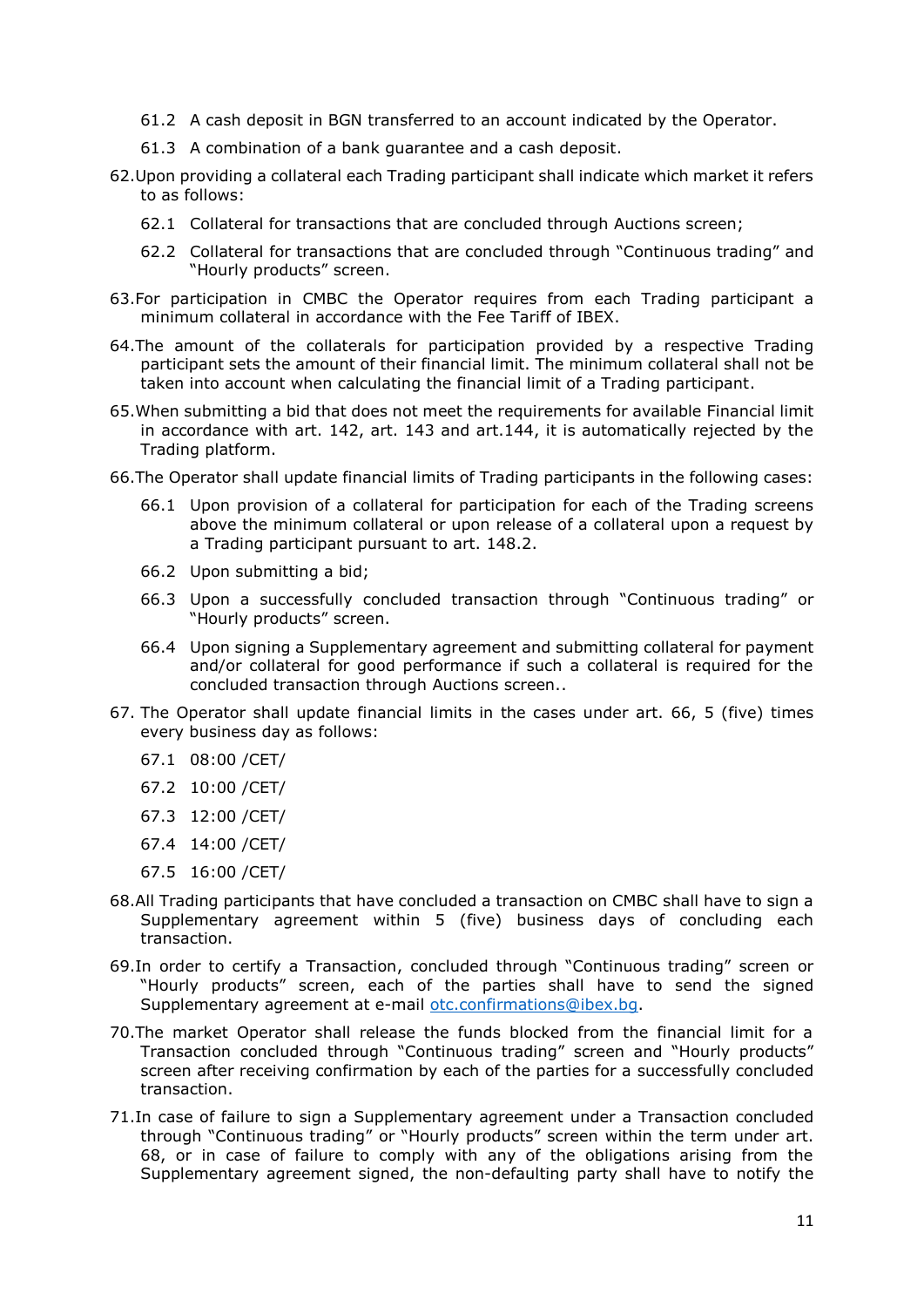Operator by attaching the relevant documents as an evidence for the failure and sending them via e-mail to: [otc.confirmations@ibex.bg](mailto:otc.confirmations@ibex.bg).

- 72.Upon receiving a notification under art. [71](#page-10-2) by a Trading participant the Operator shall utilize from the collateral of the defaulting party:
	- 72.1 All fees due by the two parties to the Operator under the respective transaction;
	- 72.2 A penalty at the amount of the financial limit blocked under the respective transaction.
- <span id="page-11-1"></span>73.The market Operator shall release the funds from the financial limit blocked for a Transaction concluded through Auctions screen after signing a Supplementary agreement between the Operator and the Buyer within the term under art. [68](#page-10-1) and submission of collateral for payment and/or collateral for good performance if such a collateral is required for the concluded transaction.
- 74.In case of failure to sign a Supplementary agreement with the Operator as a Seller under a transaction concluded through the Auctions screen within the period under art. [68](#page-10-1) and/or refusal of submission of collateral for payment and/or collateral for good performance, the Operator shall utilize from the collateral of the defaulting party:
	- 74.1 All fees under the respective transaction payable by both parties to the Operator;
	- 74.2 A penalty amounting to the financial limit blocked under the respective transaction.
- <span id="page-11-3"></span><span id="page-11-2"></span>75.In case of failure to sign a Supplementary agreement with the Operator as a Buyer under a transaction concluded through the Auctions screen within the period under art. [68,](#page-10-1) and/or refusal of submission of collateral for payment and/or collateral for good performance, the Operator shall utilize from the collateral of the defaulting party:
	- 75.1 All fees under the respective transaction payable by both parties to the Operator;
	- 75.2 A penalty amounting to:
		- 75.2.1. *10% of the cost of electricity under the Transaction concluded for products with a delivery term of up to one month included;*
		- 75.2.2. *5% of the cost of electricity under the Transaction concluded for products with a delivery term longer than one month.*
- 76.The penalty utilized by the Operator in accordance with art. [72.2,](#page-11-1) art. [74.2](#page-11-2) and art. [75.2](#page-11-3) shall be transferred by the Operator to the non-defaulting party or in case of more than one contractual party, proportionately to the quantity of electricity purchased/sold, within 3 (three) business days following utilization.
- 77.The Operator shall publish the name of the Trading participant that has rejected to sign a Supplementary agreement related to a transaction concluded or that has not fulfilled their obligations arising for a Supplementary agreement concluded, on its website in a Defaulting participants list for a period of one year in case of there being no subsequent defaults for the period:

# **Chapter X** *"Continuous trading" and "Hourly products" screen*

#### <span id="page-11-0"></span>**Description**

78.On "Continuous trading" and "Hourly products" screens all Trading participants may submit bids for purchase and/or sale of electricity and the respective participant may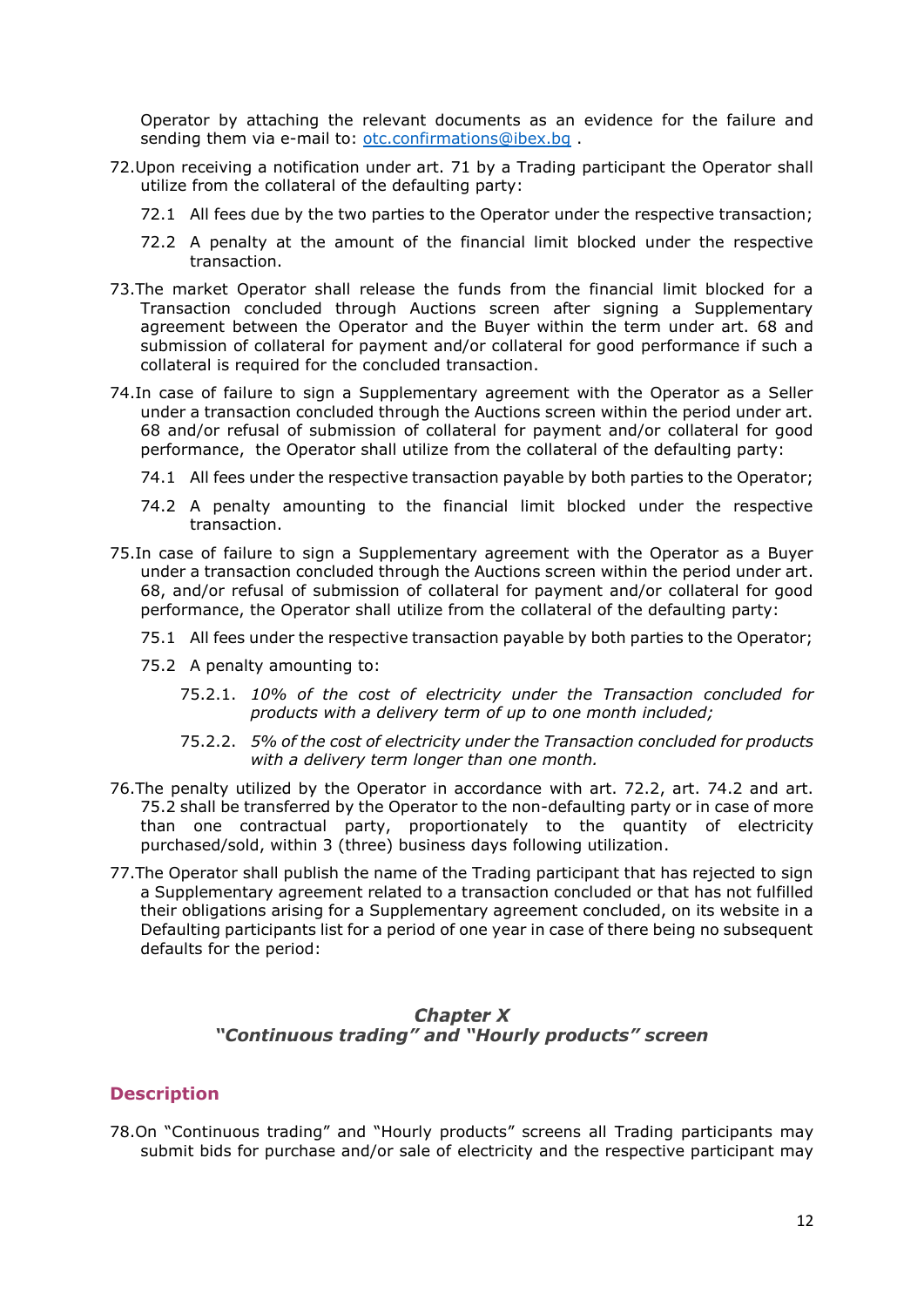see the prices and quantities of bids already submitted but may conclude transactions with companies from its list of Eligible contractual parties only.

- 79.The minimum quantity offered on "Continuous trading" and "Hourly products" screen has a capacity of 1 /one/ MW. The minimum step for quantity when submitting a bid on "Continuous trading" screen is 1 MW and on "Hourly products" screen – 0.1 MW. The minimum bid price of "Continuous trading" and "Hourly products" screen is 0.01 BGN/MWh and the minimum step for a price when submitting a bid is 0.01 BGN/MWh.
- 80.All transactions on "Continuous trading" screen shall be concluded through the Clicktrading algorithm.
- 81.All transactions on "Hourly products" screen shall be concluded through Auto-matching algorithm.

#### **Auto-matching Algorithm for concluding transactions on "Hourly products" screen**

- 82.When a registered participant inserts a counter bid (for purchase or sale) which contains conditions that meet the conditions of a bid already existing in the system, a transaction is concluded.
- 83.In the course of trading there is an on-going matching of sale and purchase bids according to price.
- 84.When a new bid is inserted and/or an already existing one is changed, the system automatically checks whether the price compatibility condition has been met in the following way:
	- 84.1 When inserting or changing a purchase bid, whether the price offered is higher or equal to the price offered of a sale bid existing in the system.
	- 84.2 When inserting or changing a sale bid, whether the price offered is lower or equal to the price offered of a purchase bid existing in the system.

#### **Click-trading Algorithm for concluding transactions on "Continuous trading" screen**

- 85.When inserting a new bid on "Continuous trading" screen, each Trading participant shall have to indicate a price, quantity for purchase/sale and information on the conditions under which the Supplementary agreement will be signed, namely:
	- 85.1 Payment method
		- 85.1.1. *Advance payment;*
		- 85.1.2. *Subsequently for the whole quantity of electricity;*
		- 85.1.3. *Subsequently in equal portions for the whole quantity of electricity;*
	- 85.2 Collateral for payment:
		- 85.2.1. *A requirement for collateral to be provided which covers the cost of the quantity of electricity contracted for a number of days set by the Trading participant that submits the sale bid.*
		- 85.2.2. *A lack of a requirement for a collateral to be paid.*
	- 85.3 Collateral for good performance:
		- 85.3.1. *A requirement for collateral for good performance to be provided which covers the cost of the quantity of electricity contracted for a number of days set by the Trading participant that submits a purchase or sale bid.*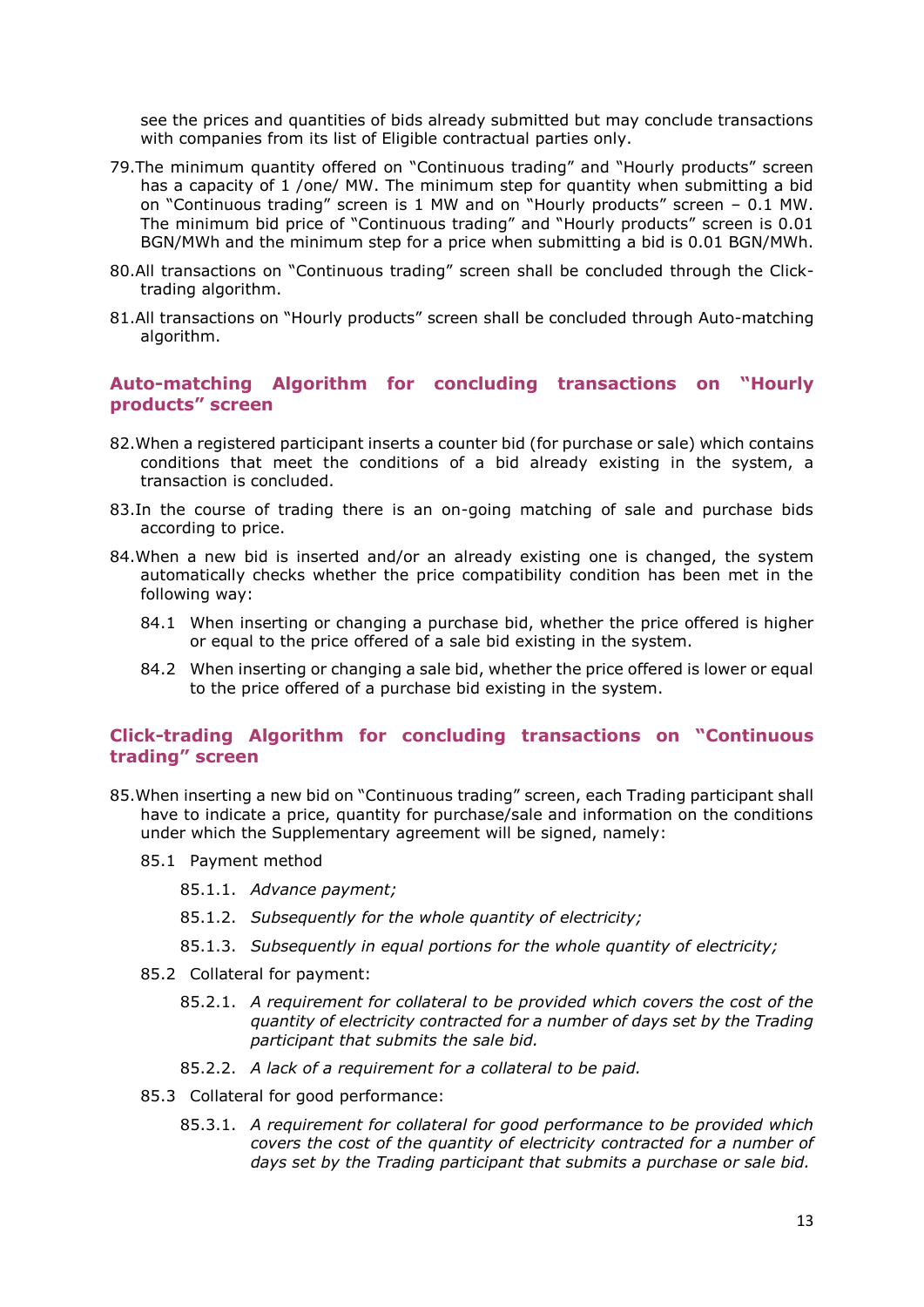- 85.3.2. *A requirement for collateral for good performance to be provided which covers a particular percentage of the cost of the electricity contracted set by the Trading participant that submits a purchase or sale bid.*
- 85.3.3. *A lack of a requirement for a collateral for good performance.*
- 85.4 Penalty for electricity payment delay by the buyer, which penalty shall be the basic interest rate of Bulgarian National Bank plus additional percentage, defined by the Trading participant.
- 85.5 Penalty for non-delivering or non-accepting of electricity.
- 86.In order to conclude a transaction each Trading participant shall have to select a bid existing on "Continuous trading" screen and to accept it.
- 87.Each Trading participant sees all bids inserted into the system and it may accept and conclude transactions only with bids submitted by Trading participants that are on its Eligible contractual parties list.
- 88.After a transaction has been concluded, the parties shall sign a Supplementary agreement with Individual terms and conditions in accordance with the conditions provided in the current bid of the initiating party entered in the Trading screen that has been accepted by a respective Trading participant.
- 89.The initially announced Individual terms and conditions of a current bid of the initiating party may not be changed by the parties.
- 90.The operator shall verify whether the price and Individual terms and conditions under which the Transaction has been concluded comply with those provided for in the bid entered into the system.
- 91.When a breach under the previous article has been established, the Operator shall publish the names of the Trading participants that have signed a Supplementary agreement under different Individual terms and conditions from the ones initially announced on its website in Defaulting participants list for a period of one year if there has been no subsequent breach for the period.
- 92.All products that will be traded through "Continuous trading" screen are listed in Appendix 1 to the Rules.
- 93.At the end of each business day the Operator shall officially delete all bids that have not been met on "Continuous trading" screen.

# **Error when inserting a bid (Mistrade)**

- 94.In case a Trading participant makes a mistake when inserting a bid (Mistrade) through "Continuous trading" screen and "Hourly products" screen, it shall have the right to notify the Operator of the mistake which may cancel the Transaction concluded if the counterparty to the transaction accepts the cancellation.
- 95.In order to cancel a mistrade, the Trading participant that has submitted a bid shall have to address its cancellation request to the duty phone number of the Operator but not later than 5 minutes after the transaction has been concluded following which it has to send a written request via e-mail, t[ootc.cancellation@ibex.bg](mailto:otc.cancellation@ibex.bg) but not later than 10 minutes after concluding the transaction.
- 96.The operator shall be responsible to try to get in touch with the other party under the transaction and to establish whether it agrees with the cancelation of the concluded transaction.
- 97.In case the Operator cannot get in touch with the counterparty to cancel the transaction or the counterparty rejects the cancellation, the Operator shall inform the requesting party via e-mail that the cancellation request has been rejected.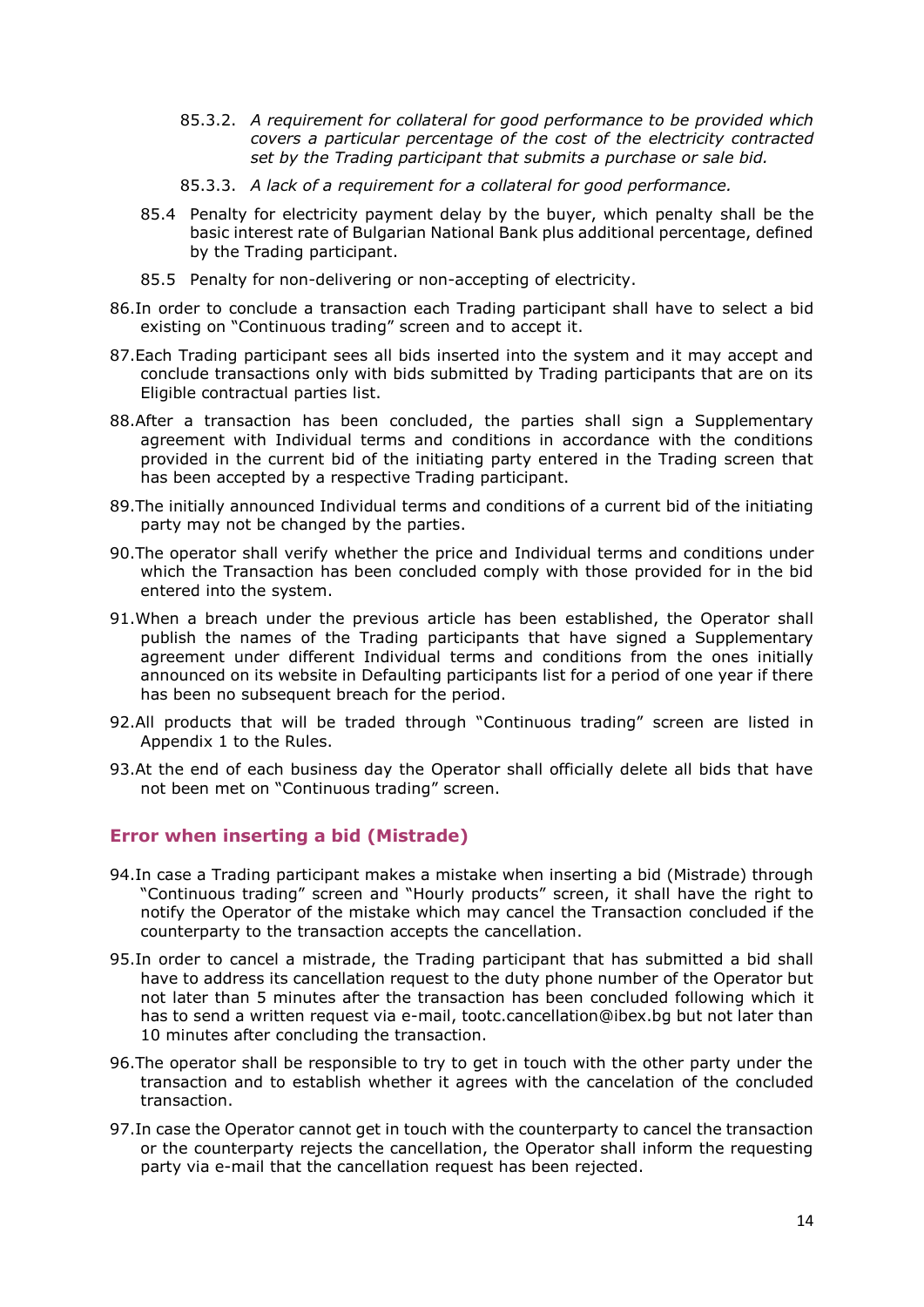98.In case the counterparty confirms cancellation of the transaction, the Operator shall inform the requesting party via e-mail that the transaction has been cancelled. In this case the Operator shall charge a cancellation fee at an amount set in the Fee tariff of IBEX and does not charge fees on the volume of electricity for which the transaction has been concluded. The cancellation fee should be payed within 3 /three/ business days after cancellation by the trading participant who requested the cancellation.

#### **Trading terms**

- 99.Through "Continuous trading" and "Hourly products" screen all Trading participants may conclude transactions for purchase and/or sale of standardized and "Hourly products".
- 100.Standardized products are traded from 08:00 to 14:00 CET each business day of the year except for the cases in accordance with art. [Chapter IV15,](#page-5-1) through "Continuous trading" screen, and Trading participants have the opportunity to submit bids for the following products in accordance with the terms defined.
	- *100.1* Products with a delivery term of one calendar week- as of the respective trading day weekly products are accessible for the following 4 weeks. The deadline for submission of bids for a weekly product is 2 /two/ complete business days before the first delivery day.
	- *100.2* Products with a delivery term of one calendar month- as of the respective trading day monthly products are accessible for the following 4 months. The deadline for submission of bids for a monthly product is 3 /three/ complete business days before the first delivery day.
	- *100.3* Products with a delivery term of three calendar months- as of the respective trading day products with a delivery term of three months are accessible for the following 3 quarters. The deadline for submission of bids for products with a delivery term of three months is 5 /five/ complete business days before the first delivery day.
	- *100.4* Products with a delivery term of six calendar months- as of the respective trading day products with a delivery term of six calendar months are available for the next 2 half years. The deadline for submission of bids for products with a delivery term of six months is 7 /seven/ complete business days before the first delivery day.
	- *100.5* Products with a delivery term of one calendar year as of the respective trading day yearly products are accessible for the following 2 calendar years. The deadline for submission of bids for annual products is 7 /seven/ complete business days before the first delivery day.
- 101."Hourly products" are traded from 13:10 to 13:50 CET every business day, from Monday to Friday, through "Hourly products" screen. "Hourly products" have a delivery on the following day.

# **Chapter XI Auctions screen**

#### <span id="page-14-0"></span>**Description**

102.The Operator gives an option to each Trading participant to initiate an Auction for purchase or sale of electricity.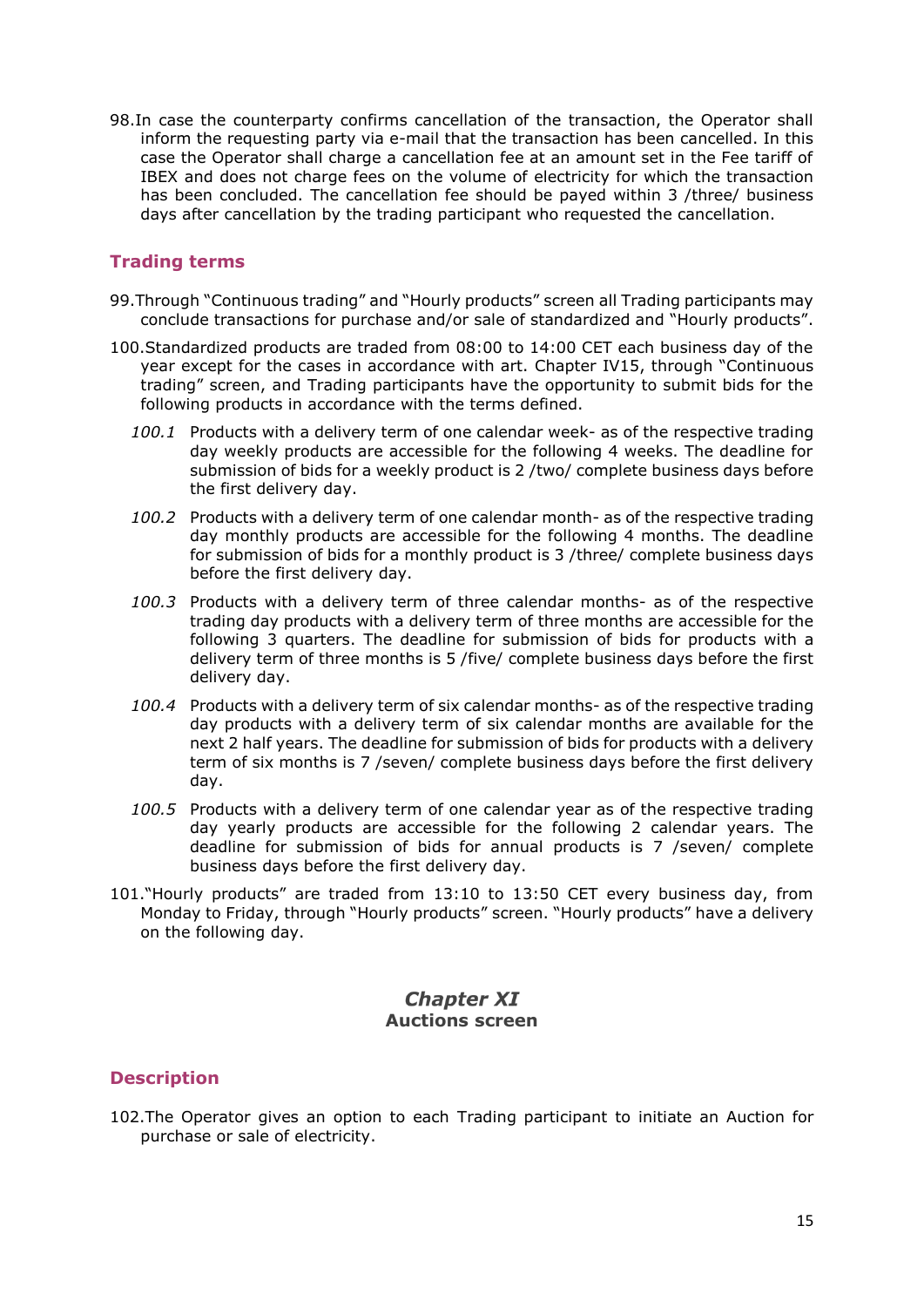# **Auction for purchase**

- <span id="page-15-0"></span>103.Each Trading participant shall have the option to organize an auction for purchase for which purpose it shall have to send a Request for initiating an auction to the Operator setting:
	- 103.1 Maximum price for participation;
	- 103.2 Load profile;
	- 103.3 Quantity of electricity for purchase (MW and MWh);
	- 103.4 Delivery term;
	- 103.5 Date and time for holding the Auction;
	- 103.6 Requirement for a minimum quantity offered;
	- 103.7 Requirement submitted offers for sale not to be visible for all market participants;
	- 103.8 Requirement trading participant to be limited to submit only one offer for sale;
	- 103.9 Individual terms and conditions of Supplementary agreements which have to be concluded as a result of the Auction held.
- 104.Information under art. [103](#page-15-0) for each initiated Auction is published on the website of the Operator indicating also the options in accordance with the trading calendar administrated by the Operator.
- 105.After the start of the auction for purchase each Trading participant that has provided collateral for participation to the benefit of the Operator and has the right to participate, could submit their bid for sale indicating a bid price and a quantity of electricity for sale.
- 106.If the initiator requires a limit of only 1 /one/ offer per participant, . in case of two or more bids submitted by one Trading participant, the Operator shall cancel all bids submitted before the latest one.
- 107.Each trading participant may submit, modify or cancel their bid for sale before the deadline for submission of bids.
- 108.The bid price of the bid submitted by the Seller shall have to be equal or lower than the one indicated by the Auction initiator in the Request for initiating an auction.
- 109.All bids submitted are ordered in ascending order as per their bid prices, each bid being marked for time of entry in the Trading platform. In case of two or more submitted bids of equal bid prices, the bid that was submitted earlier in the Trading platform shall have priority.
- <span id="page-15-1"></span>110.Following completion of the Auction, the Operator, taking the role of a Buyer, submits a bid for purchase with the same parameters as those indicated in the Request for initiating an auction and concludes transactions with the admitted trading participants.
- 111.All trading participants in an auction for purchase which in the role of Sellers have concluded transactions for sale/purchase with the Operator under art. [110](#page-15-1) shall have to provide Collateral for good performance under art. [152.3](#page-21-1) within 3 /three/ business days after signing the Supplementary Agreement if such is required in the Request for initiating an auction.

#### **Auction for sale**

<span id="page-15-2"></span>112.Each Trading participant shall have the option to organize an Auction for sale for which purpose it shall have to send a Request for initiating an auction to the Operator setting minimum price for participation, quantity of electricity for sale (MW, MWh), delivery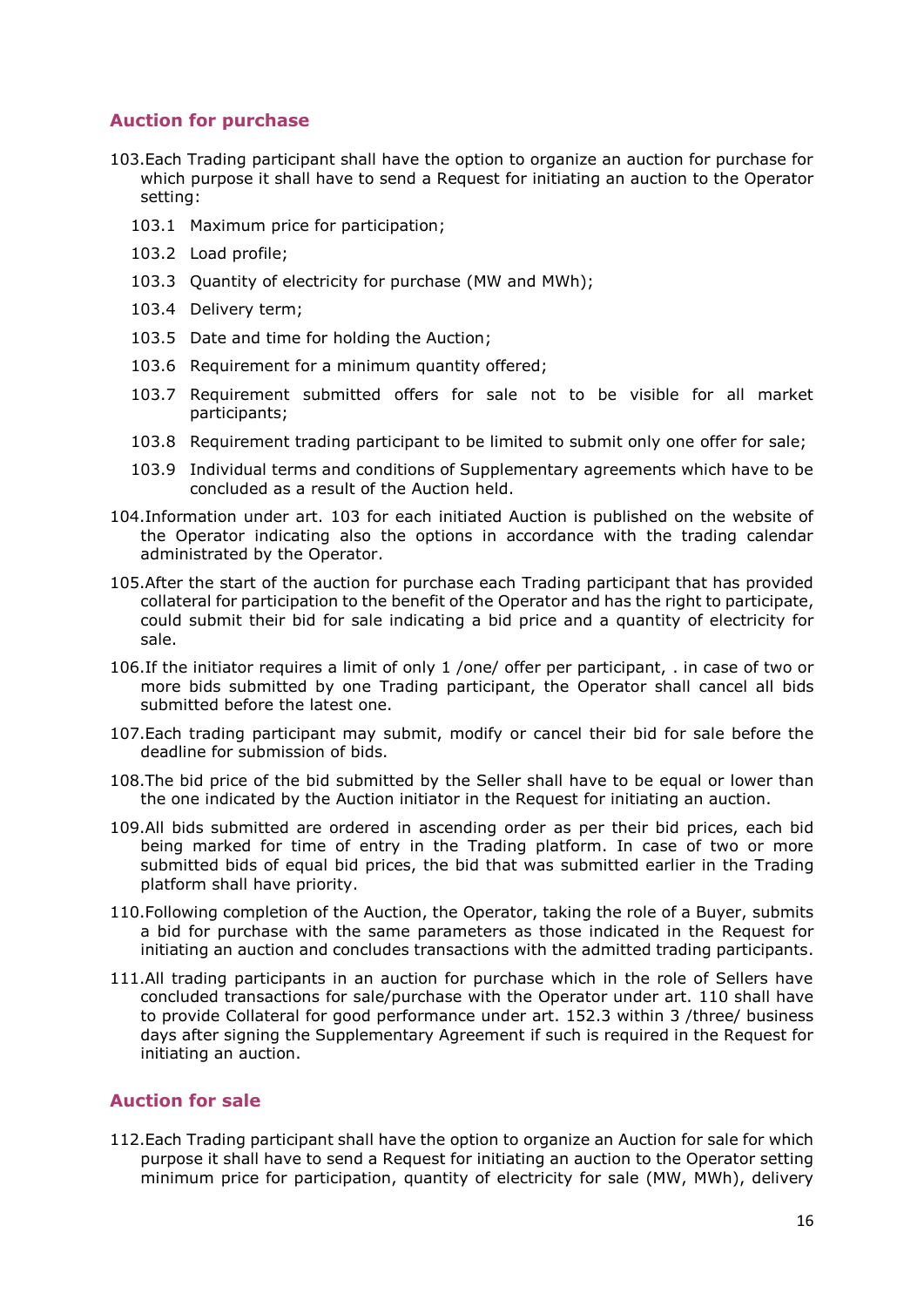term, date and time for holding the Auction, a requirement for a minimum quantity offered as well as the Individual terms and conditions of Supplementary agreements which have to be concluded as a result of the auction held.

- 112.1 Minimum price for participation;
- 112.2 Load profile;
- 112.3 Quantity of electricity for sale (MW and MWh);
- 112.4 Delivery term;
- 112.5 Date and time for holding the Auction;
- 112.6 Requirement for a minimum quantity offered;
- <span id="page-16-0"></span>112.7 Requirement submitted purchase offers not to be visible for all market participants;
- 112.8 Requirement trading participant to be limited to submit only one purchase offer;
- 112.9 Individual terms and conditions of Supplementary agreements which have to be concluded as a result of the Auction held.
- 113.After the start of the Auction for sale each Trading participant that has provided a collateral for participation to the benefit of the Operator and has the right to participate, could submit their bid for purchase indicating a bid price and a quantity of electricity for purchase.
- 114.If the initiator requires a limit of only 1 /one/ offer per participant, in case of two or more bids submitted by one participant, the Operator shall cancel all bids submitted before the latest one.
- 115.Each Trading participant may submit, modify or cancel their bid for purchase before the deadline for submission of bids.
- 116.The bid price of the bid submitted by the Buyer shall have to be higher or equal to the one indicated by the initiator of the Auction in a Request for initiating an auction.
- 117.All bids submitted are ordered in descending order as per their prices, each bid being marked for time of entry. In case of two or more submitted bids of equal bid prices, the bid that was submitted earlier in the Trading platform shall have priority.
- <span id="page-16-1"></span>118.Following completion of the Auction the Operator in the role of a Seller submits a bid for sale with the same parameters as those indicated in the Request for initiating an auction and concludes transactions with the admitted Trading participants.
- 119.All Trading participants in an auction for sale which in the role of Buyers have concluded transactions for purchase and sale with the Operator under art. [118](#page-16-1) shall have to provide Collaterals for payments under art. [152.2](#page-20-1) and Collaterals for good performance under art. [152.3](#page-21-1) within 3/three/ business days after signing the Supplementary Agreement if such are required in the Request for initiating an auction.

#### **Procedure for initiating an auction**

- 120.The Operator organizes an Auction for purchase or sale of electricity after a Request for initiating an auction received by a Trading participant in accordance with art. [103](#page-15-0) and art. [112](#page-15-2) and paying, by the initiator, of an Auction initiation fee in compliance with IBEX tariffs.
- 121.For the purposes of holding an Auction through the Auctions screen the Operator administrates a trading calendar containing information on all upcoming and past auctions which is published on the website of the Operator and is daily updated.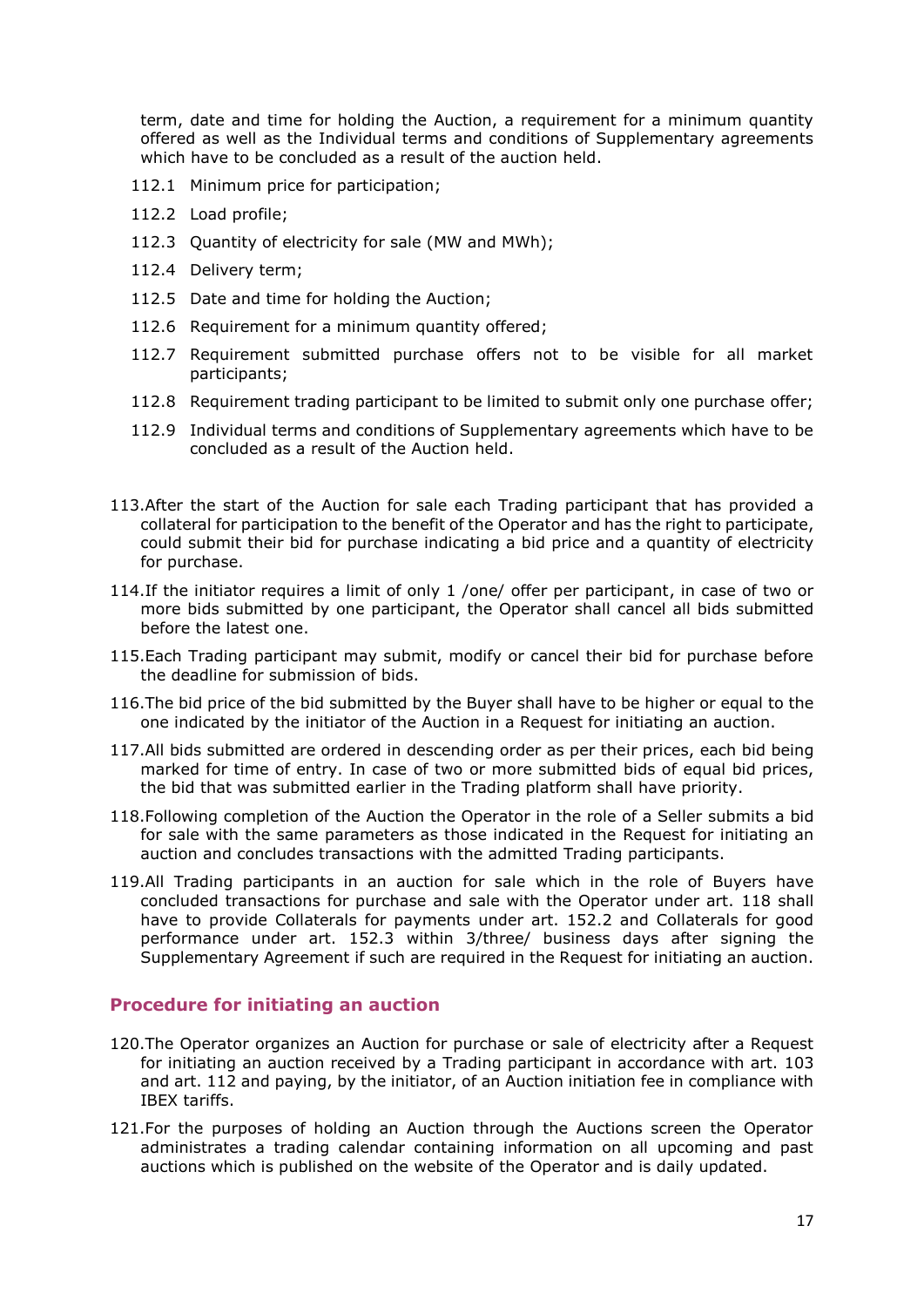- 122.A request for initiating an auction may be submitted by each Trading participant to the following e-mail address [auctions@ibex.bg,](mailto:auctions@ibex.bg) as per a template published on the website of the Operator.
- <span id="page-17-2"></span>123.Each Request for initiating an auction shall have to contain the following parameters:
	- 123.1 Name of the Trading participant initiating the Auction;
	- 123.2 Type of auction for purchase or sale;
	- 123.3 Quantity of offered electricity;
	- 123.4 Type of product and delivery term;
	- 123.5 Maximum/minimum price for participation for an initiated Auction for sale/purchase respectively;
	- 123.6 Date for holding the Auction, depending on the trading calendar;
	- 123.7 A requirement for a minimum offered quantity
	- 123.8 Requirement submitted offers not to be visible for all market participants
	- 123.9 Requirement trading participant to be limited to submit only one purchase offer
- <span id="page-17-0"></span>123.10 Supplementary agreement with Individual terms and conditions which has to be signed after concluding a transaction as a result of the auction held.
- 124.The minimum quantity offered per auction is 1 (one) MW except if a higher quantity has been indicated in the Request for initiating an auction, the minimum step being 1 (one) MW.
- 125.The price step when submitting an order is 0,01 BGN/MWh.
- 126. The Operator accepts as default that all submitted offers' parameters are visible for trading participants, unless the initiator has requested in the tender intention the offers not to be visible.
- 127.The Operator accepts as default that every market participant could submit more than one offers, unless the initiator has requested in the tender intention to have maximum 1 /one/ offer per trading participant.

#### **Holding an auction**

- 128.Auctions are held every business day, on every hour from 11:00 to 15:00 CET, the duration of each auction being 20 minutes.
- 129.The deadline for submitting a Request for initiating an auction is by 15:00 CET, on the business day preceding the date of holding the auction.
- <span id="page-17-1"></span>130.After a Request for initiating an auction has been received, the Operator shall consider it within the same business day and if all the required information is available and the Auction initiation fee in compliance with IBEX tariffs is paid, IBEX sends confirmation for holding the auction to the e-mail address, provided by the Trading participant.
- 131.When the Operator identifies missing information in the sent Request for initiating an auction, the Operator requires the missing information from the Trading participant. In case it is not submitted by 16:00h CET on the day the proposal was sent, the proposal shall be then considered as invalid.
- <span id="page-17-3"></span>132.If the trading participant who is initiating an Auction has not paid the Auction initiation fee in compliance with IBEX tariffs, the Operator informs the trading participant. In case the fee is not paid till 16:00h CET in the day of sending the intention, it is considered as invalid.
- 133.By 16:30h CET on the day following the day of sending the confirmation by the Operator in accordance with art[.130,](#page-17-1) the Operator publishes on its website as well as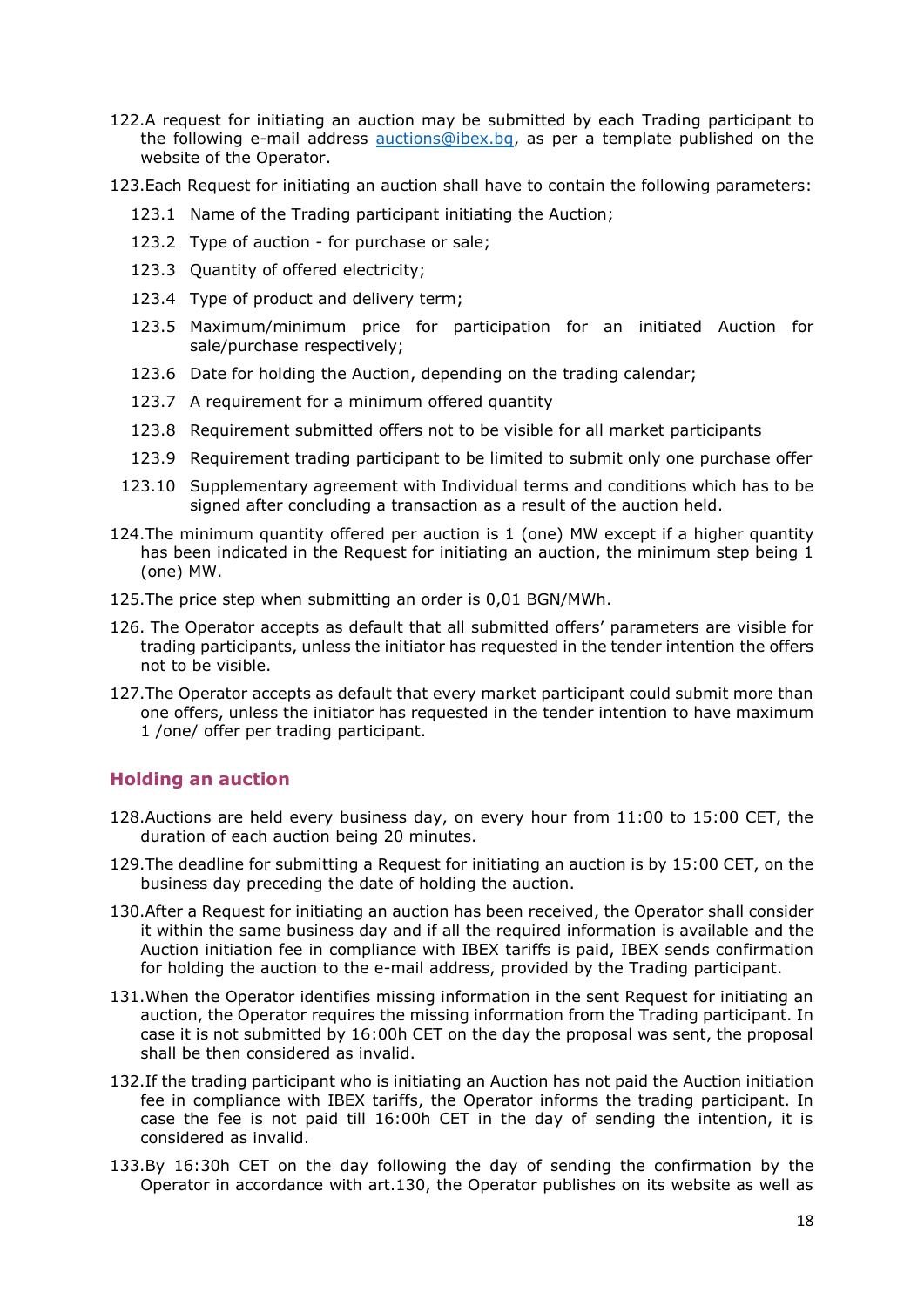on the Trading screen a message for the initiated auction. The Operator publishes the information in accordance with art. [123](#page-17-2) except for the name of the Trading participant.

134.In case that as a result of an Auction held transactions are concluded for a quantity that is not more than 5% of the power offered and/or not more than 5 MW, regardless of the period and profile of delivery, the initiator shall have the right , up to two hours after holding the auction, to request an auction to be organized again with the remaining quantity at the same parameters and an adjusted minimum/maximum price for participation on the next possible date for holding an Auction as per the trading calendar. The Auction may be held as early as the following business day after it is initially held if there is such an option according to the trading calendar. Information for all upcoming, past or cancelled Auctions is published and stored on the website of the Operator

#### **Auction cancellation procedure**

- 135.Every participant that has submitted a Request for initiating an auction shall be entitled to cancel the Auction only subject to the following:
	- 135.1 The initiator shall send to the Operator a request for cancellation of the auction by 09:00 CET at the latest on the day scheduled for the Auction. If the Operator has not received a cancellation request, the Auction shall be considered active and the Operator holds the auction session.
	- 135.2 In case of Auction cancellation by the Initiator, the Operator does not reimburse the Auction initiation fee.
	- 135.3 In case of Auction cancellation, the Initiator could not reorganize the tender in compliance with art. [132.](#page-17-3)
	- 135.4 130.2 The information on a cancelled Auction is available on the website of the Operator and the Auction has the status of cancelled.
	- 135.5 130.3 The name of each Trading participant that within one year as of the date of the first cancelled Auction, cancels 3 /three/auctions, shall be published on the website of the operator in Defaulting participants list for a period of one year.
	- 135.6 130.4 Participants that are on Defaulting participants list due to cancellation of Auctions shall pay a double fee for initiating an auction, for a period of one year if for the said period they do not have other breaches and are erased from the said list.

#### **Chapter XII Collaterals and financial limits**

# <span id="page-18-0"></span>**Collateral**

- 136.In order to be able to have an access to the Trading Platform for submission of bids on CMBC, each Trading participant shall have to provide a collateral for participation.
	- 136.1 With a view to minimizing the risk of refusal to conclude a Supplementary agreement as a result of transactions concluded on CMBC, each trading participant shall have to maintain a collateral for participation for the benefit of the Operator.
	- 136.2 The total Collateral for participation is set in accordance with the bank guarantees provided and confirmed and/or the cash transferred to the account indicated by the Operator within the terms set under art. [67.](#page-10-3)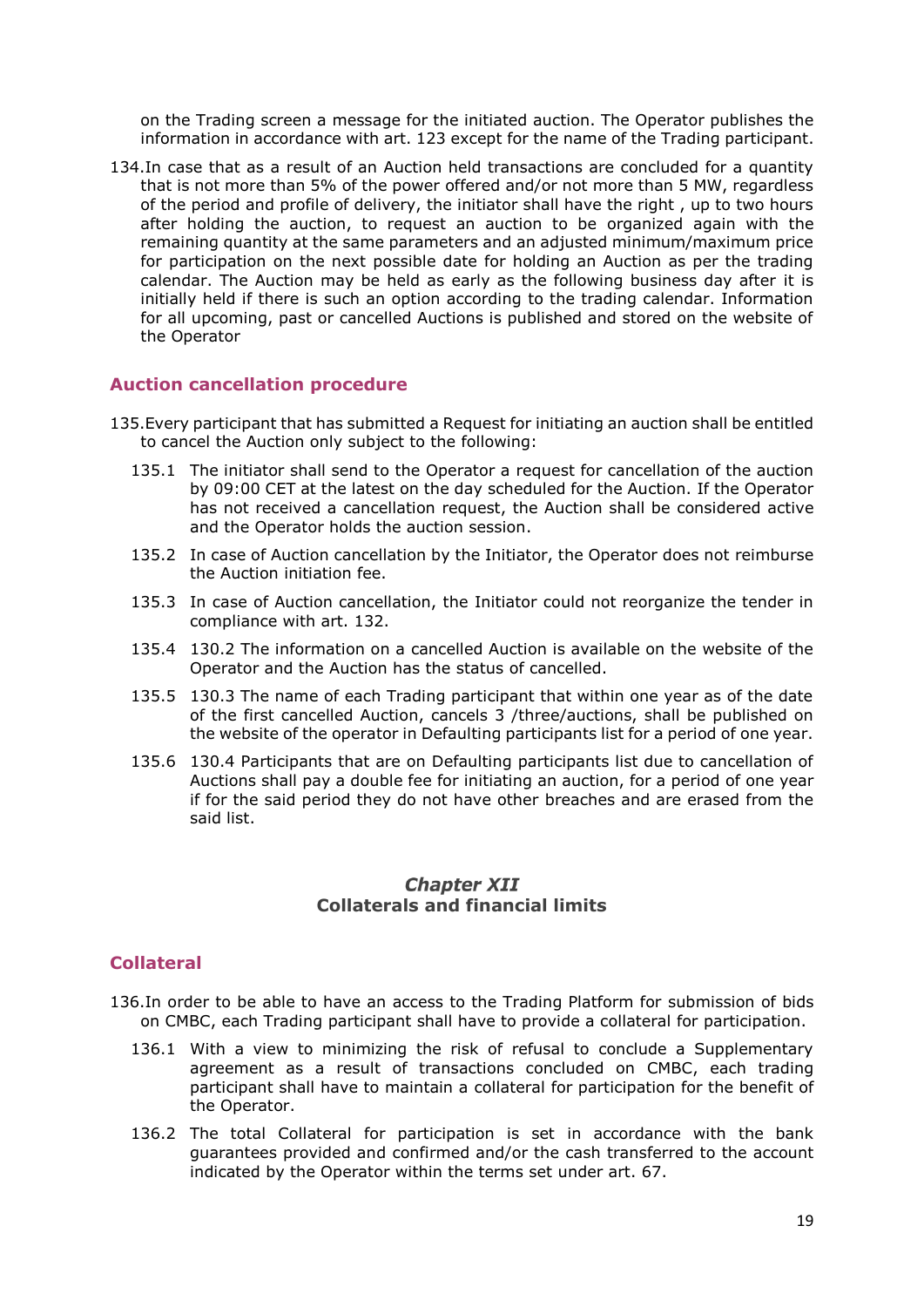137.The minimum collateral is mandatory for participation in each of the Trading screens and if the respective Trading participant is willing, in view of its trading strategy, it can be transferred across the various trading mechanisms based on a request submitted to the Operator at: [otc.settlement@ibex.bg](mailto:otc.settlement@ibex.bg)

# **Financial limit for submitting bids**

- 138.Collateral for participation of Trading participants is reflected in the Trading platform in the form of financial limits for the various Trading screens and is updated in accordance with art. [67.](#page-10-3) The Minimum collateral shall not be taken into account when calculating Financial limits.
- 139.Each Trading participant may submit a bid for purchase or sale up to the amount calculated based on the Financial limit in accordance with the Rules for the respective Trading screen and product.
- 140.Each Trading participant will be able to manage their Financial limit within the Collaterals provided by them and within the terms under art. [67](#page-10-3) they may change what part of the Financial limit to what Trading screen refers.
- <span id="page-19-3"></span>141.With a view to managing the Financial limit, each Trading participant shall send a request for changing its purpose to the Operator at [otc.settlement@ibex.bg](mailto:otc.settlement@ibex.bg) by indicating which part of the Financial limit shall have to be transferred and to which Trading screen.
- <span id="page-19-0"></span>142.Upon submitting a bid for purchase or sale on "Continuous trading" screen the Financial limit of a Trading participant shall have to cover the following conditions:
	- 142.1 20% of the value of the electricity under the transaction concluded on the market for products with a delivery term of one weekend;
	- 142.2 10% of the value of the electricity under the transaction concluded on the market for products with a delivery term of one week (calendar week and business days);
	- 142.3 10% of the value of the electricity under the transaction concluded on the market for a product with a delivery term of one month (weekends in the month);
	- 142.4 5% of the value of the electricity under the transaction concluded on the market for products with a delivery term of one month (calendar month and business days in the month);
	- 142.5 4% of the value of the electricity under the transaction concluded on the market for products with a delivery term of one quarter;
	- 142.6 3% of the value of the electricity under the transaction concluded on the market for products with a delivery term of half a year;
	- 142.7 2% of the value of the electricity under the transaction concluded on the market for products with a delivery term of one year.
- <span id="page-19-1"></span>143.When submitting a bid for purchase or sale through "Hourly products" screen, the Financial limit of a Trading participant shall have to cover 100% of the price of power for which the bid is submitted.
- <span id="page-19-4"></span><span id="page-19-2"></span>144.When submitting a bid for purchase through Auctions screen, including when submitting a Request for initiating an auction for purchase, the Financial limit of a Trading participant shall have to cover the following:
	- 144.1 In case of transactions with a delivery term of up to one month, included, the Trading participants willing to participate in a particular auction shall need to have a Financial limit higher or equal to 100% of the value of the electricity for which they will submit a bid for purchase or initiate a tender.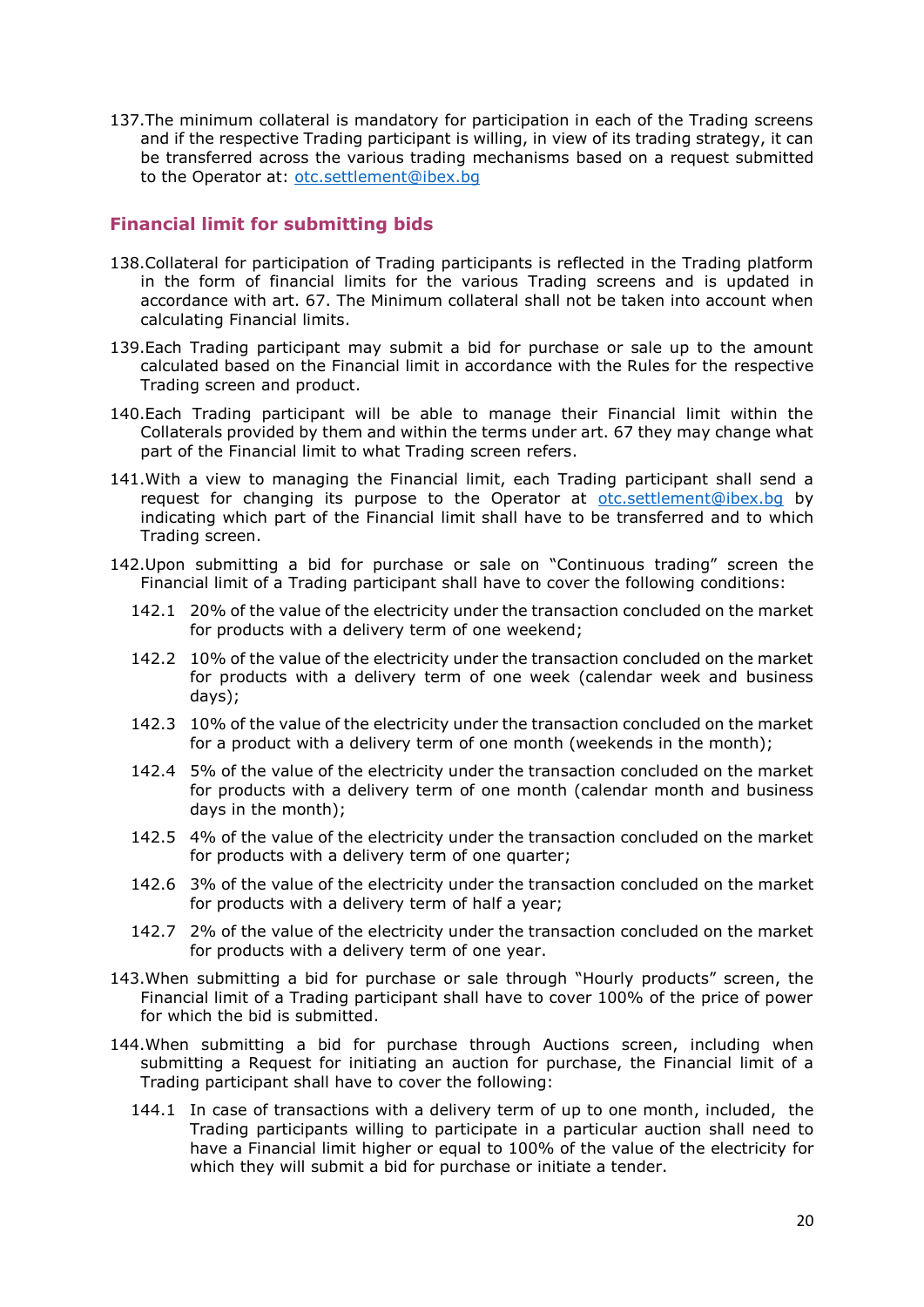- 144.2 In case of transactions with a delivery term longer than one-month Trading participants willing to participate in a particular auction shall need to have a Financial limit higher or equal to the product of the price offered and the quantity for electricity for a period of 3 (three) days in MWh for which they will submit a bid for purchase or initiate a tender.
- 145.When submitting a bid for sale through Auctions screen including when submitting a Request for initiating an auction for sale, the Trading participant shall need to have a Minimum collateral.
- 146.Each Trading participant willing to participate in an announced Auction for sale shall have to, within 1 (one) hour before the already announced start of the Auction, provide for a Financial limit in accordance with art. [144.](#page-19-2)
- 147.In case a Trading participant has a Financial limit for one of the Trading screens and is willing to use it for another, they indicate the amount which they are willing to transfer by sending a request to the Operator under art. [141.](#page-19-3) The Trading participant needs to contact the Operator on the duty phone number within 1 (one) hour before the respective Auction is held.
- 148.Collateral for participation which has not been blocked under transactions concluded shall be released:
	- 148.1 Upon termination of the participation of a Trading participant in CMBC.
	- 148.2 Upon a request for releasing collateral as per template which is submitted two weeks before the release date and up to the amount of the Minimum collateral.

#### <span id="page-20-0"></span>**Collaterals for payment and good performance**

- 149.In case of concluding transactions through "Continuous trading" screen for purchase and sale of products with a delivery term shorter or equal to one month with a subsequent payment and transactions with a delivery term longer than one month, Collateral for payment and Collateral for good performance in the Individual terms to the Supplementary Agreement, which will be signed on the concluded a transaction,shall have to comply with the initially published Auction terms in.
- 150.In case of concluding transactions through Auctions screen for purchase and sale of products with a delivery term shorter or equal to one month with a subsequent payment and transactions with a delivery term longer than one month, Collateral for payment and Collateral for good performance in the Individual terms to the Supplementary Agreement, which will be signed on the concluded a transaction, shall have to comply with the initially published Auction terms.
- 151.By submitting a bid through the "Auctions" screen, the Trading participant undertakes to sign the published in advance Supplementary agreement and Individual terms and conditions as well as to provide the collateral for payment and/or good performance stipulated in them.
- <span id="page-20-1"></span>152.Upon completion of the Auction through the Auctions screen and allocation of the quantities of electricity as per the bids submitted, Trading participants that have concluded a transaction shall have the following obligations:
	- 152.1 To sign a Supplementary agreement and Individual terms and conditions to it and send it to the Operator.
	- 152.2 If the Individual terms and conditions require a Collateral for payment to be provided, the Buyer shall be obliged to provide it to the benefit of the Operator in accordance with the following conditions.
		- 152.2.1. *Collateral for payment shall be provided upon a Transaction concluded for a period shorter or equal to one month with a subsequent payment*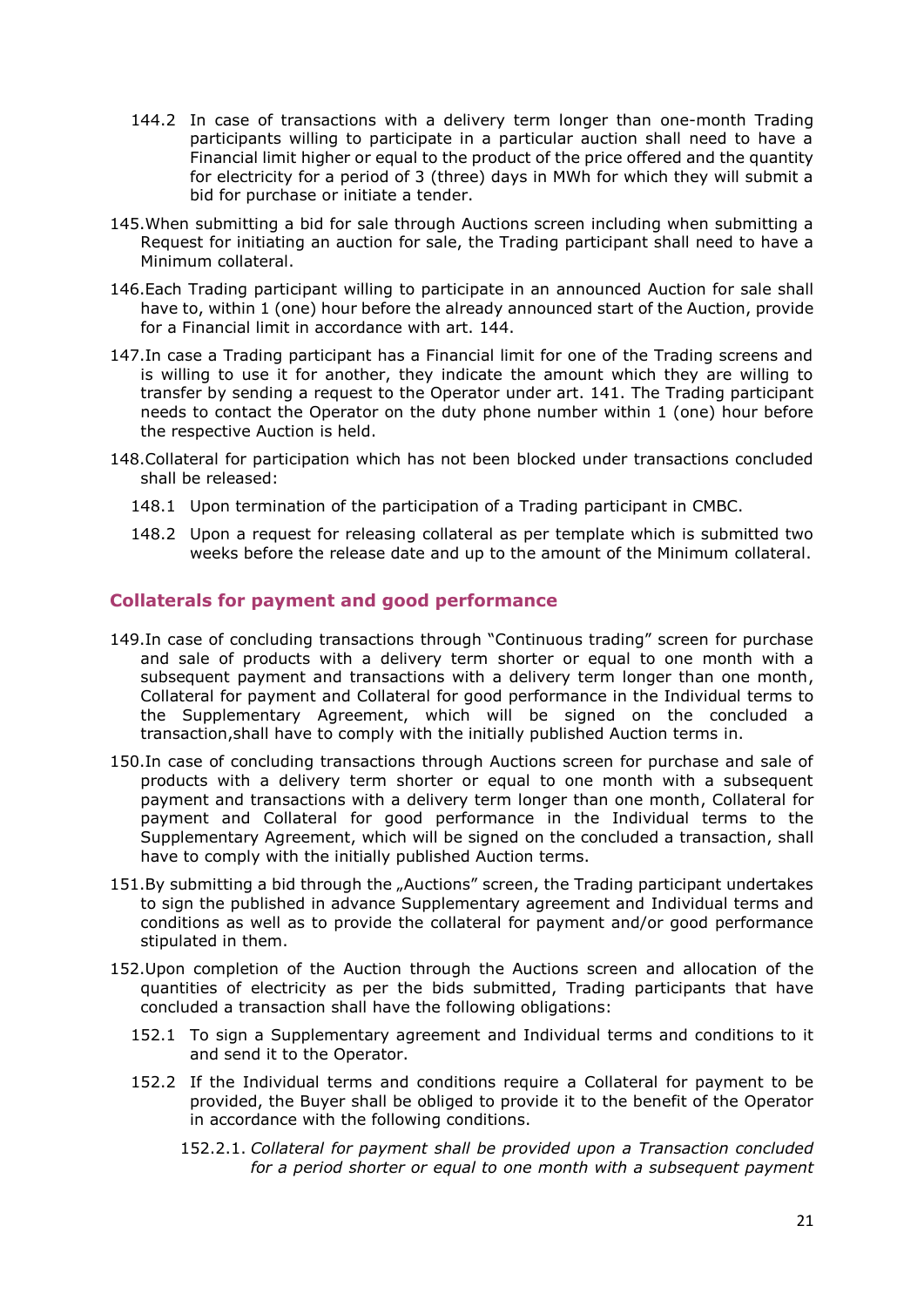*and in case of a Transaction concluded with a delivery term longer than one month.*

- 152.2.2. *The amount of the Collateral for payment shall have to cover the price of the quantity of electricity contracted for twenty-one /21 / calendar days in case of a Transaction concluded with a delivery term longer than one month*
- 152.2.3. *The amount of the Collateral for payment shall have to cover 100% of the price of the agreed quantity in case of a concluded Transaction with a delivery term shorter or equal to one month with subsequent payment.*
- <span id="page-21-1"></span>152.3 The Buyer and the Seller in case of an auction held through the "Auctions" screen shall be obliged to provide a Collateral for good performance to the benefit of the Operator if this has been provided for by the auction initiator in the published Individual terms and conditions to the Supplementary agreement. The Collateral for good performance shall have to cover:
	- 152.3.1. *The value of the agreed quantity of electricity for fifteen (15) calendar days; or*

#### 152.3.2. *10% of the value of the agreed quantity of*

- 153.The provided collateral shall be released within five /5/ business days after the date of expiry of the Supplementary agreement provided that the Operator has been informed that all invoices issued at the name of the Buyer up to the expiry date have been paid in due time and with no default payments and no amounts withheld by the Seller to the Buyer in transactions for purchase and sale of electricity with a delivery term longer than one month, where the collaterals could be one of the following:
	- 153.1 Bank guarantee with a validity of 10 /ten/ business days, after the last delivery day in compliance to the Supplementary Agreement.
	- 153.2 Cash deposit.
- 154.In case the Trading participant who has to submit a collateral for payment is an energy consumer, when calculating the collateral will be added:
	- 154.1 Price, set by the Energy and Water Regulatory Commission in compliance with art. 30 (1) (17) in Energy Act.
	- 154.2 Tax, in compliance with Excise Duties and Tax Warehouses Act.
- 155. In concluded transactions through the "Auctions" screen, the Operator, as a party to all transactions, shall not provide a collateral for payment and a collateral for good performance to the counterparty.

# **Chapter XIII** *Payments and invoicing*

- <span id="page-21-0"></span>156.Each Trading participant shall be responsible for timely and systemic payment of its obligations that have arisen as a result of transactions concluded on CMBC.
- <span id="page-21-2"></span>157.Each Trading participant shall be obliged to pay the fees in accordance with the Fee Tariff of IBEX payable in relation to trading on CMBC.
- 158.Each Trading participant shall be obliged to pay the amounts due including applicable fees via non-cash payment.
- 159.All payments shall be made in BGN.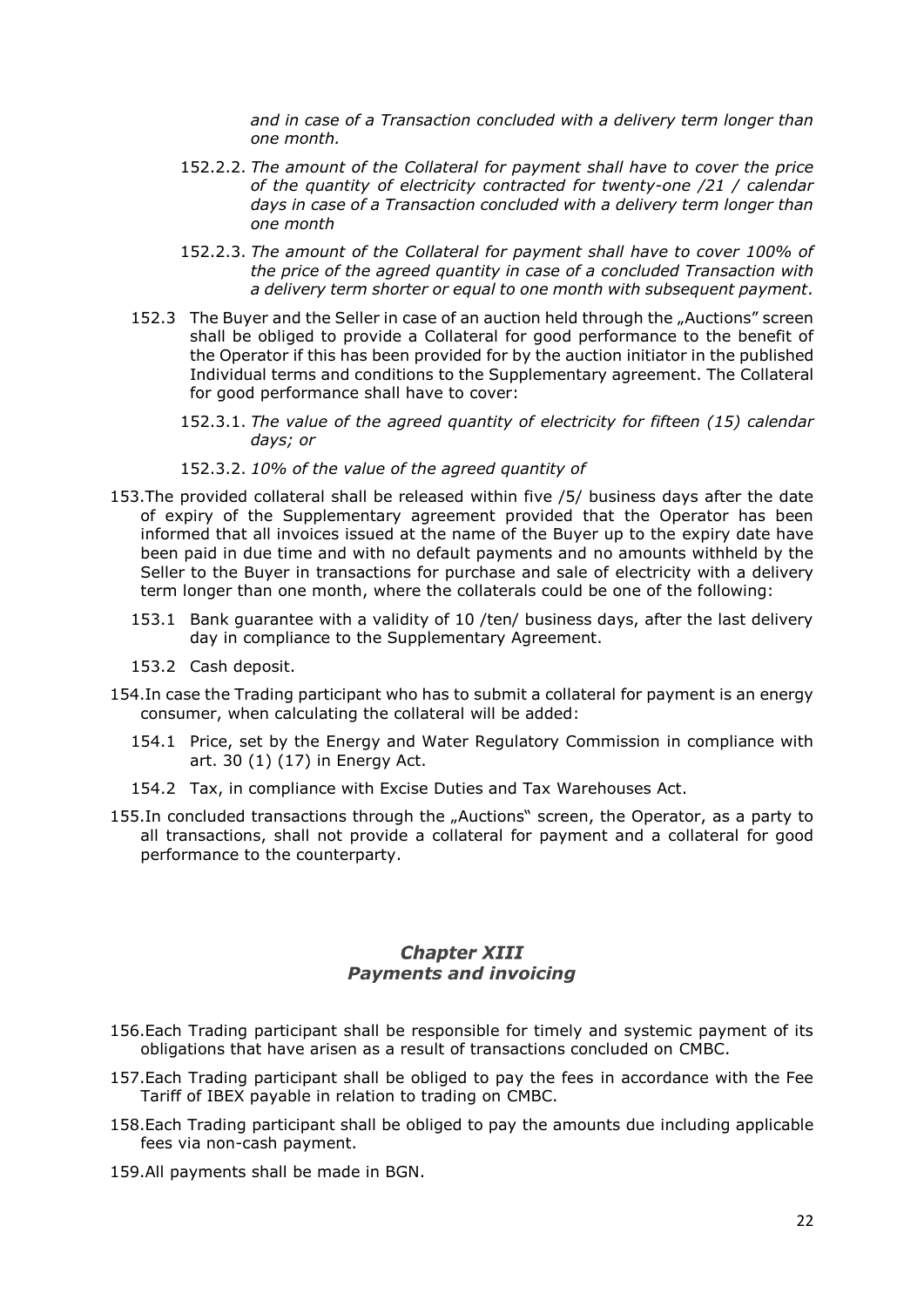- 160.Payments under each Supplementary agreement shall be deemed made after verification of the bank account of the Seller.
- <span id="page-22-0"></span>161.IBEX sends invoices for payment of amounts due under art. [157](#page-21-2) in connection with trading on CMBC within terms as follows:
	- 161.1 By 16:00 CET every sixteenth /16/ day of the month or on the first business day after the term indicated the Operator shall issue invoices for payment of all fees due to the Operator and shall send them to all Trading participants that have concluded transactions on the Trading platform for the period between the 1 (first) and the 15 (fifteenth) day of the current month.
	- 161.2 By 16:00 CET every first /1/ day of the month or on the first business day after the term indicated the Operator shall issue invoices for payment of all fees due to the Operator and shall send them to all Trading participants that have concluded transactions on the Trading platform for the period between the 16 (sixteenth) day until the end of the preceding month.
- <span id="page-22-1"></span>162.The deadline for payment of invoices issued by the Operator under art. [161](#page-22-0) is within five /5 / business days after issuing the invoice.
- 163.Upon a Trading participant's failure to comply with the obligations under art. [162,](#page-22-1) the Operator shall have the right to suspend the respective participant from CMBC at any time after expiry of the term by sending a written notice to the respective participant.
- 164.Products offered on CMBC shall be paid in accordance with the delivery term as follows:
	- 164.1 Products with a delivery term of up to 1 (one) month, included, will be paid in advance and/or subsequently.
	- 164.2 Products with a delivery term longer than 1 (one) month shall be paid in advance and/or subsequently.
	- 164.3 Products with a delivery term 1 (one) hour shall be paid subsequently.
- <span id="page-22-2"></span>165.When invoicing a Transaction concluded for sale of electricity with advance payment, the Seller shall be obliged to send an invoice to the Buyer by 11:30 CET on the following business day after concluding the transaction.
- <span id="page-22-3"></span>166.In case of a Transaction for purchase of electricity with advance payment, the Buyer shall be obliged to purchase the electricity based on a Supplementary agreement signed and an invoice issued in accordance with art. [165.](#page-22-2) The buyer shall have to make a payment as per the invoice issued no later than 11:00 CET on the last business day before the first delivery date.
- 167.In case of transactions with a delivery term of up to 1 (one) month, including, concluded through Auctions screen upon a request by the Buyer, the collateral in accordance with art. [144.1](#page-19-4) may be used for partial payment of the invoice for advance payment under the concluded Transaction.
- <span id="page-22-5"></span>168.In case of Buyer's failure to comply with the obligations under art. [166,](#page-22-3) the Seller shall have the right to early terminate the Supplementary agreement relevant to the respective payment after expiry of the term under art. [166](#page-22-3) by sending a written notice to the other party and informing the Operator.
- <span id="page-22-4"></span>169.When invoicing a Transaction concluded for sale of electricity with a delivery term of up to 1 (one) month, included, with subsequent payment, the Seller shall be obliged to send an invoice to the Buyer within terms as follows:
	- 169.1 Once for the period, on the last delivery day or on the first business day after the term indicated; or
	- 169.2 Twice for the period, in equal portions of the contracted quantity of electricity, the first invoice being issued on the first business day after delivery of the first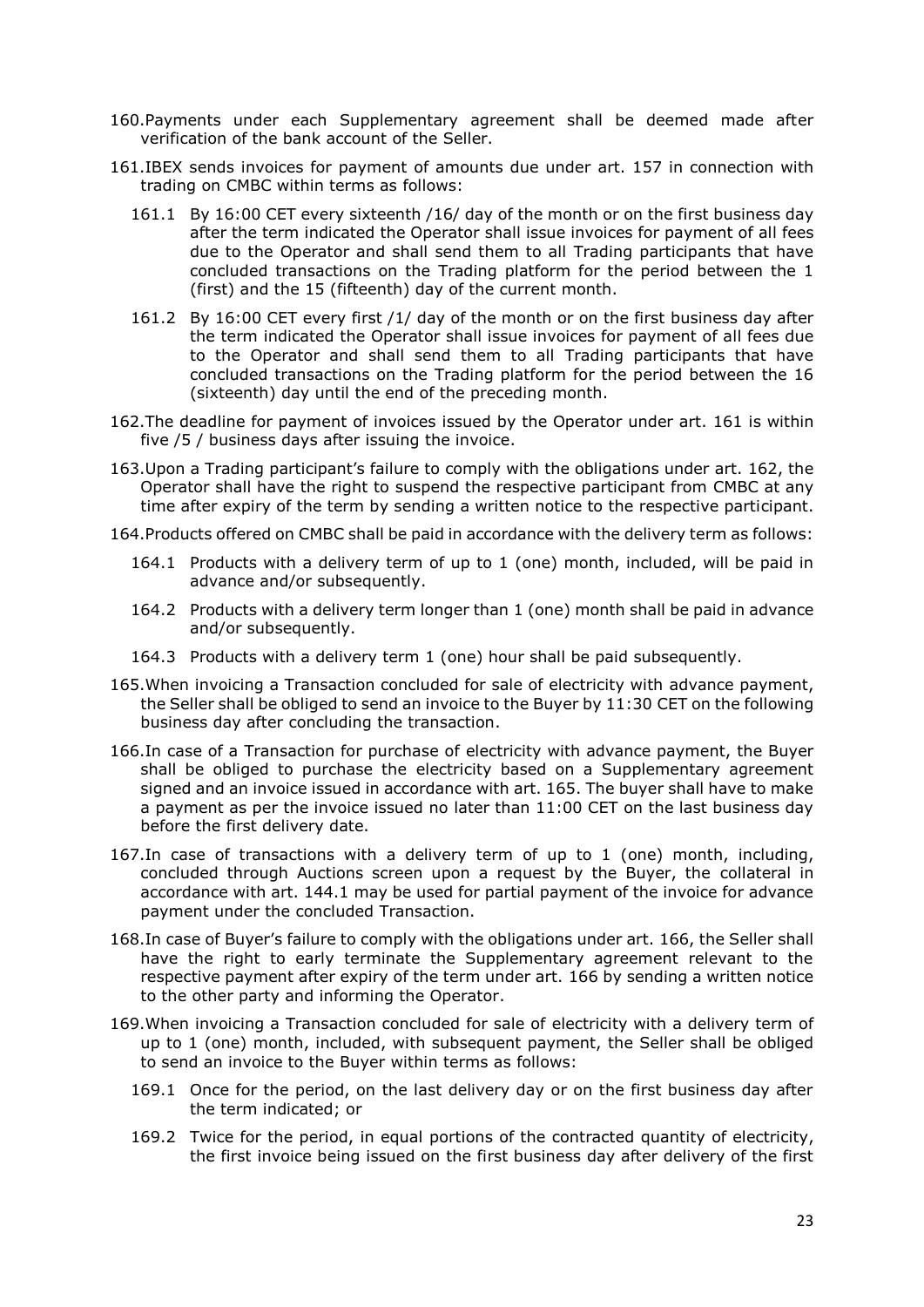part of the contracted quantity and the second on the last delivery day or on the first business day after the term indicated.

- <span id="page-23-1"></span>170.In case of a transaction concluded for purchase of electricity with a delivery term of up to 1 (one) month, included, with subsequent payment, the Buyer shall be obliged to pay the electricity based on a Supplementary agreement signed and an invoice issued in accordance with art. [169.](#page-22-4) The Buyer shall have to make a payment within five /5/ days after the invoice has been issued.
- <span id="page-23-5"></span>171.In case the Buyer fails to fulfill the obligations under art. [170,](#page-23-1) the Seller shall have the right to early terminate the Supplementary agreement relevant to the respective payment at any time after expiry of the term under art. [170](#page-23-1) by sending a written notification to the other party and notifying the Operator.
- <span id="page-23-2"></span>172.When invoicing a concluded Transaction for sale of electricity with a delivery term longer tan 1 (one) month, the Seller shall be obliged to send an invoice to the Buyer twice a month to be paid within terms as follows:
	- 172.1 on the sixteenth /16/ day of the month or on the first business day after the term indicated – for the period from 1 (the first) to 15 (the fifteenth) day of the current month of delivery;
	- 172.2 on the last day of the month or on the first business day after the term indicatedfor the period from 16 (the sixteenth) to the end of the current month of delivery.
- <span id="page-23-3"></span>173.In case of a concluded Transaction for purchase of electricity with a delivery term longer than 1 (one) month, the Buyer shall be obliged to pay the electricity based on a Supplementary agreement signed and an invoice issued in accordance with item [172.](#page-23-2) The Buyer shall have to make a payment within five /5/ business days after the invoice has been issued.
- <span id="page-23-6"></span>174.In case the Buyer fails to fulfill the obligations under art. [173,](#page-23-3) the Seller shall have the right to early terminate the Supplementary agreement relevant to the respective payment at any time after expiry of the term under art. [173](#page-23-3) by sending a written notification to the other party and notifying the Operator.
- <span id="page-23-4"></span>175. In case of a concluded Transaction for purchase of electricity with a delivery term of 1 (one) hour for the following day, the Seller shall be obliged to send an invoice to the Buyer by 15:00 CET on the trading day. The Buyer shall pay the amount on an invoice issued by 12:00 CET on the delivery day.
- 176.In case the Buyer fails to comply with the obligations under art. [175,](#page-23-4) the Seller shall notify the Operator.
- 177.When invoicing a concluded Transaction for sale of electricity with deviations with advance payment, the Seller shall send an invoice to the Buyer with the maximum contracted quantity of electricity for the delivery term and 5 (five) business days after completing the delivery the Seller shall refund to the Buyer the amount overpaid in accordance with the quantity of electricity actually delivered.

# *VAT*

- <span id="page-23-0"></span>178.VAT shall be charged to Trading participants registered on the territory of the Republic of Bulgaria:
	- 178.1 On all amounts due as a result of transactions concluded.
	- 178.2 When calculating the required collateral for payment and good performance.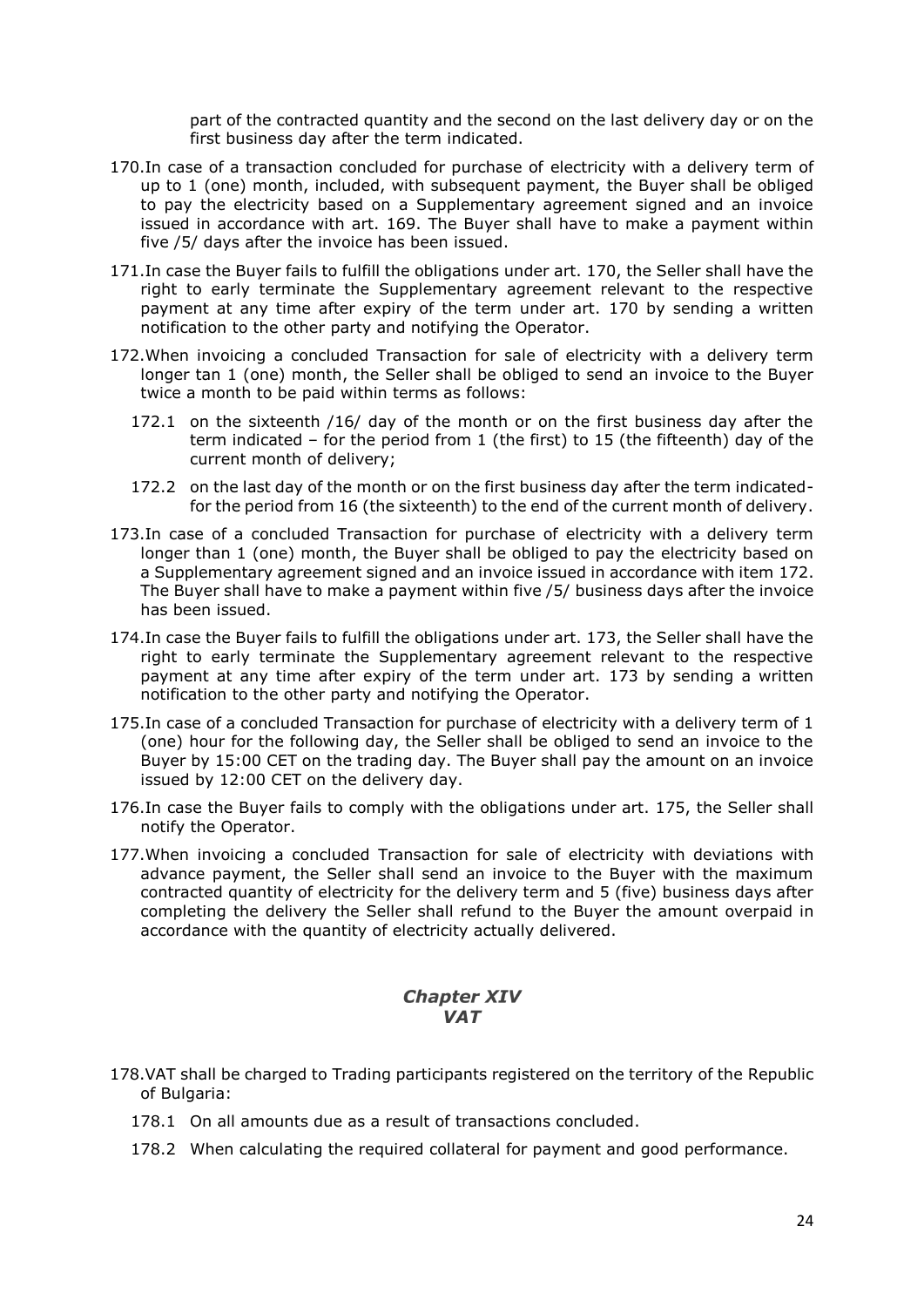179.For Trading participants registered outside the territory of the Republic of Bulgaria, payment of all taxes, VAT included, shall be an obligation of the respective Trading participant in accordance with applicable law in the country of registration.

#### **Chapter XV Default and penalties**

#### <span id="page-24-0"></span>**Penalties in case of failure to deliver electricity**

- 180.In case of early termination of a Supplementary agreement due to a Valid reason which presents a Failure to deliver, the Seller shall owe a penalty for Failure to deliver to the Buyer if the Failure to deliver is not due to force majeure or failure to perform the obligations of the other party but is due to any of the following circumstances but not only:
	- 180.1 Failure to submit a schedule agreed between the parties to ESO with the electricity quantity contracted in accordance with the provisions of the Supplementary agreement;
	- 180.2 Withdrawal by the Seller of a Delivery schedule agreed by the parties;
	- 180.3 Unreasonable termination of a Supplementary agreement.
- 181.The Existence and the amount of the penalty for failure to deliver is agreed by the parties in the Individual terms and conditions to the Supplementary agreement and if there is a penalty for failure to delivery, its amount is:
	- 181.1 an amount equal to the value of the agreed quantity of electricity for fifteen /15/ calendar days or
	- 181.2 an amount equal to 10% of the value of the unaccepted quantity of electricity

#### **Penalty in case of failure to accept electricity**

- 182.In case of early termination of a Supplementary agreement due to a Valid reason which represents Failure to accept, the Buyer shall owe a penalty for Failure to accept to the Seller if this Failure to accept is not due to force majeure or a failure to perform the obligations of the other party but is due to any of the following circumstance but not only:
	- 182.1 Withdrawal of a schedule submitted to ESO;
	- 182.2 Reducing a schedule from ESO EAD by registering such with a lower amount submitted by the Buyer as compared to what has been agreed by the parties;
	- 182.3 Unreasonable termination of a Supplementary agreement.
- 183.The existence and the amount of penalty for Failure to accept shall be agreed by the parties in the Individual terms and conditions to the Supplementary agreement and if there is a penalty for failure to accept, its amount is:
	- 183.1 an amount equal to the value of the agreed quantity of electricity for fifteen /15/ calendar days or
	- 183.2 an amount equal to 10% of the value of the unaccepted quantity of electricity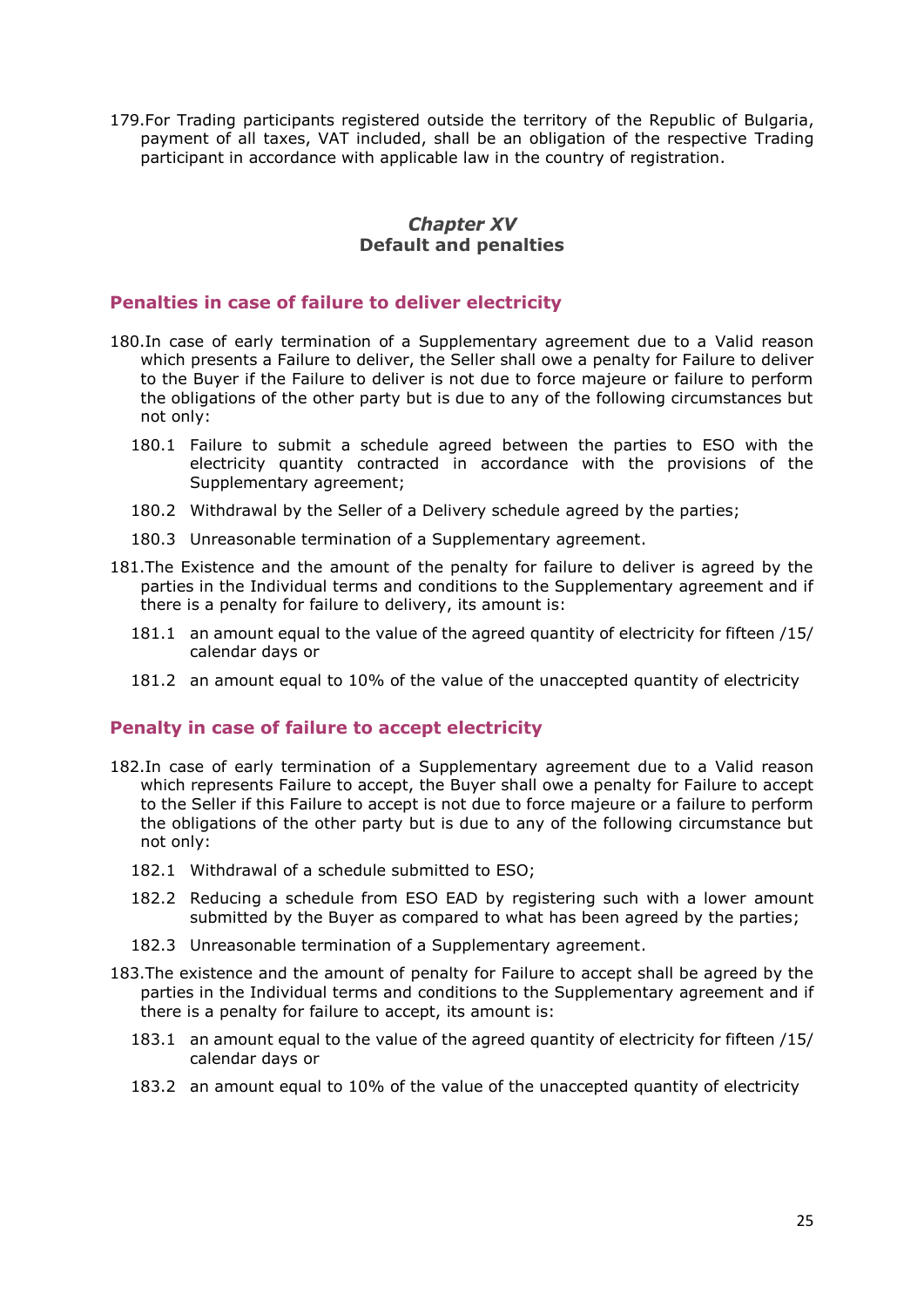#### **Penalty for delay of payment of electricity**

- <span id="page-25-1"></span>184.In case of the Buyer's failure to comply with the terms for payment in accordance with Chapter XIII, the Seller shall have the right to terminate the Supplementary agreement relevant to the respective payment at any time after expiry of the payment term indicated.
- 185.If the Seller fails to exercises its right to terminate the Supplementary agreement under art[.184,](#page-25-1) the Buyer shall owe a default interest which shall be charged as of the maturity date until the payment date or until termination of the Supplementary agreement in accordance with an interest rate agreed in the Individual terms and conditions.

#### **Chapter XVI Delivery and schedules**

- <span id="page-25-2"></span><span id="page-25-0"></span>186.Delivery schedules shall be prepared in accordance with the parameters of each Transaction concluded, reflected in the Supplementary agreement, and shall be mandatory for each of the parties. Any incompliance in the schedules submitted to ESO which has not been agreed between the parties shall be considered a failure to perform the Supplementary agreement and shall be a Valid reason for its termination by the non-defaulting party and the latter shall send a written notification of the termination to the other party and shall notify the Operator.
- 187.The seller and the buyer shall prepare and agree hourly daily schedules for their sales/purchases of electricity on the day preceding the delivery day (D-1) as a result of the deals concluded on the "Continuous trading" screen. Schedules comprise the hours from 00:00 to 24:00 on the delivery day (D) of electricity.
- 188.In case of a Supplementary agreement for purchase and sale of hourly products through the "Hourly Products" screen, the parties shall agree the hourly daily schedule by 14:10 CET on the day preceding the delivery day (D-1).
- 189.In case of a Supplementary agreement for purchase and sale of electricity with deviations, concluded through the "Auctions" screen, the parties shall agree on the hourly daily schedule in the following way:
	- 189.1 All admitted Trading participants shall send daily to the Operator daily schedule by 10:00 CET to the e-mail address: [otc.scheduling@ibex.bg](mailto:otc.scheduling@ibex.bg) as per template published on the website of the Operator. If any of the Trading participants admitted fails to send a schedule within the timeframe indicated, the Operator shall take into account the base quantity of electricity to prepare the schedule;
	- 189.2 The Operator shall daily send to the participant that has initiated the conducted Auction daily schedule by 10:45 CET.
- 190.In accordance with the effective Electricity Trading Rules /ETR/ the Seller and the Buyer shall register the daily schedule agreed by the parties in ESO system on day (D-1) in accordance with the format and terms approved by ESO. Following registration of the schedule, it becomes mandatory for the parties in accordance with EMR.
- 191.In case ESO requires a change in the schedule and notifies one of the parties, the notified party shall be obliged to agree on the modification to the first submitted schedule with the Buyer.
- 192.In case of non-compliance between the electricity delivery schedules submitted by the parties under the Supplementary agreement, the party that has established the noncompliance shall notify the other party by proposing revisions of the schedule.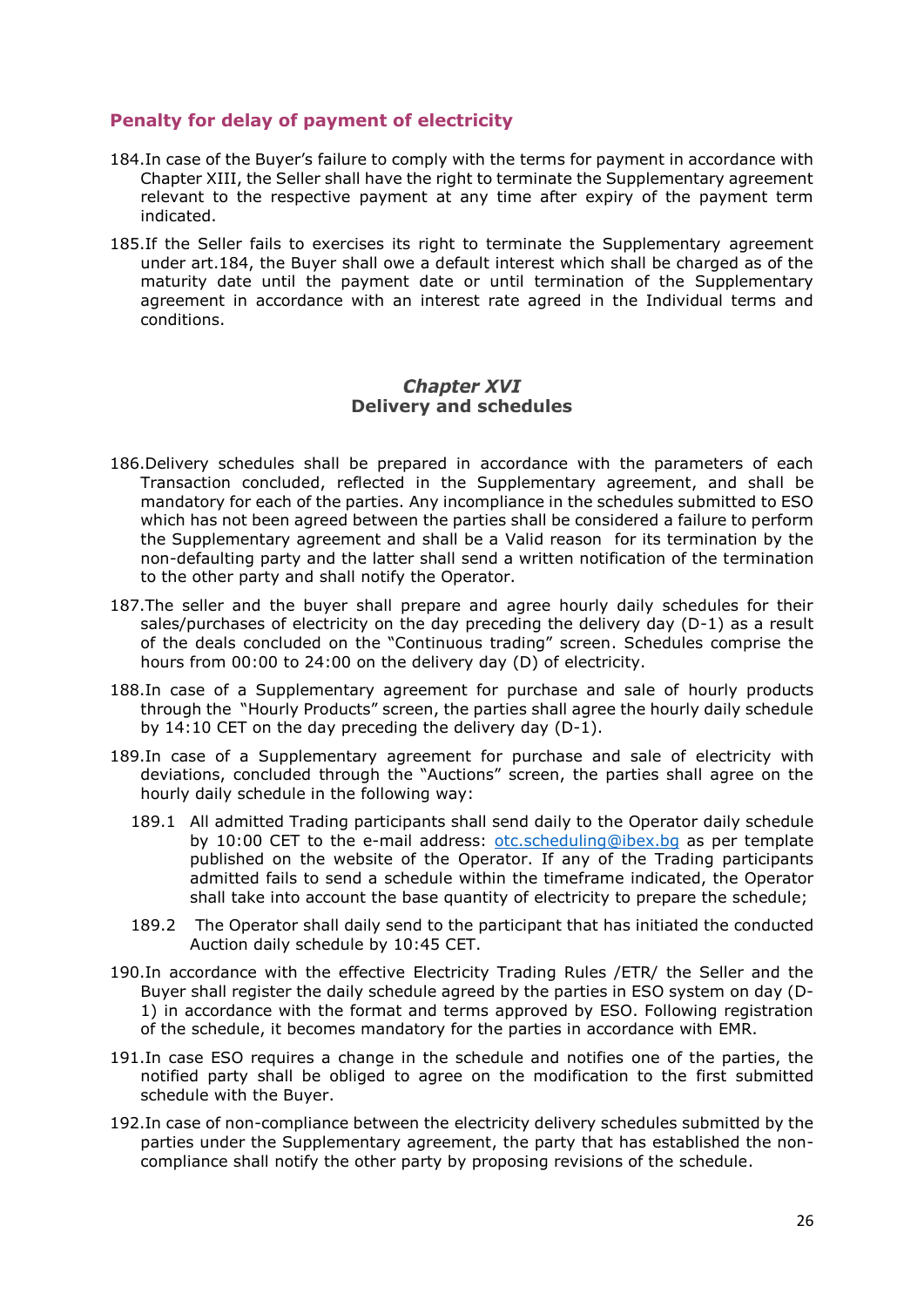- 193.If a party to a Supplementary agreement is the Operator, the schedule submitted by them shall be mandatory to the other party and is not subject to approval. The other party shall be obliged to confirm the schedule of the Operator.
- 194.In case of partial restrictions under EMR which have been imposed by ESO, the parties under the Supplementary agreement shall not be liable for its non-performance for this period of the restriction imposed.

# **Chapter XVII** *Suspension of a Supplementary agreement effectiveness*

- <span id="page-26-2"></span><span id="page-26-0"></span>195.Each of the parties under a Supplementary agreement with a delivery term higher than 1 (one) month may temporarily suspend the effectiveness of a supplementary agreement concluded subject to the following conditions:
	- 195.1 The suspension initiating party shall send a written request for temporary suspension of delivery/acceptance of electricity to the contractual party under a respective Supplementary agreement at least 10 (ten) days before the date of the expected suspension;
	- 195.2 The request for temporary suspension shall contain at least information on: the Supplementary agreement, beginning and end of the suspension period, quantity of electricity which will not be delivered/accepted and the amount of the penalty expected for temporary suspension if such has been agreed between the parties in the Individual terms and conditions to the Supplementary agreement.
- <span id="page-26-3"></span>196.Within 5 (five) days after receiving the request under the previous paragraph the party that has received the request accepts or rejects the request sent under art. [195.1.](#page-26-2)
- 197.Accepting the request for a temporary suspension of the Effectiveness of a Supplementary agreement shall be certified with a written consent of the party that has received the request.
	- 197.1 In case of a request that has been accepted by the party that has received the request, the effectiveness of the Supplementary agreement shall be suspended for the period under art. [195.2](#page-26-3) after paying the penalty for a temporary suspension before the beginning of the suspension period agreed;
	- 197.2 In case of an unaccepted request by the party that has received the request, the Supplementary agreement shall remain in force and the obligations of the parties shall remain unchanged.

# **Chapter XVIII Termination of a Supplementary agreement**

- <span id="page-26-1"></span>198.Any Supplementary agreement may be terminated by the non-defaulting party in case of a valid reason.
- 199.Any Supplementary agreement may be terminated by a Seller in accordance with art. [Chapter XIII168,](#page-22-5) art. [Chapter XIII171](#page-23-5) and art. [Chapter XIII174.](#page-23-6)
- 200.Any Supplementary agreement may be terminated by any of the parties in accordance with art. [Chapter XVI186.](#page-25-2)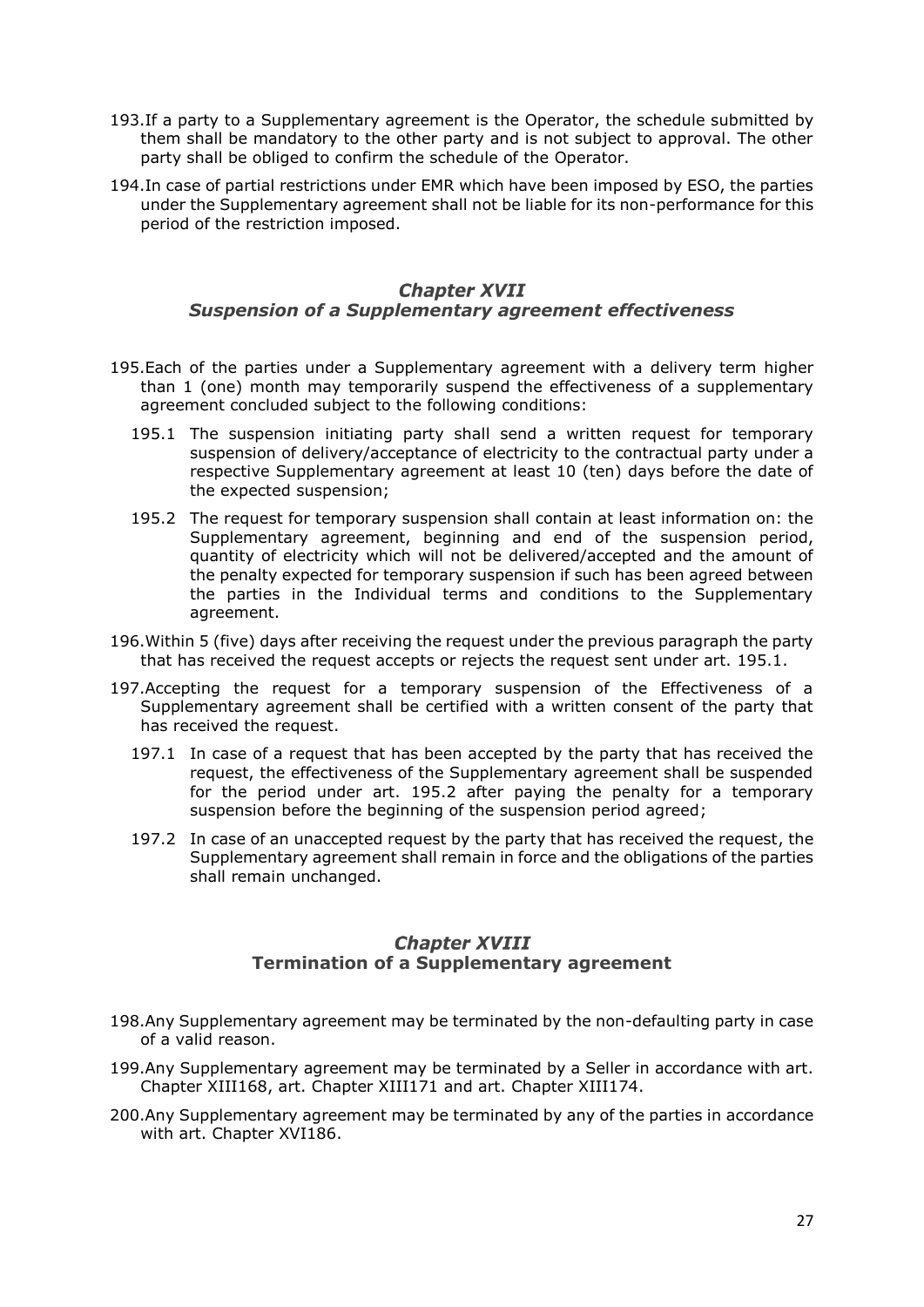# **Chapter XIX Publishing of information**

- <span id="page-27-4"></span><span id="page-27-0"></span>201.With a view to creating a maximum level of transparency the Operator shall daily publish on its website information on:
	- 201.1 Upcoming Auctions on the "Auctions" screen;
	- 201.2 All transactions concluded on CMBC.
- 202.The information published on Transactions concluded through the ""Continuous trading" screen contains:
	- 202.1 Products traded for the respective day, volumes traded and average prices on the transactions concluded;
- <span id="page-27-3"></span>203.The information published on Transactions concluded through the "Auctions" screen contains:
	- 203.1 Products traded for the respective day, the respective traded volumes and average prices for each Auction held;
	- 203.2 A list of all participants that have participated through the "Auctions" screen.
- 204.In case upon publishing the results in accordance with art. [203](#page-27-3) there is only one Trading participant that has concluded a transaction, the Operator shall not publish the name of the respective participant.
- 205.For Trading participant, the information under art. [201](#page-27-4) is available also through the Trading platform through a screen redirecting to the website of the Operator.

#### **Chapter XX** *Market conduct and control*

- <span id="page-27-1"></span>206.At any time the Operator shall monitor the market so as to guarantee that trading and all actions are in accordance with applicable law.
- 207. Pursuant to the provision of art. 15 of  $REMIT<sup>1</sup>$  in case of an infringement established under art. 3 or art. 5 of REMIT, the operator of CMBC informs EWRC.
- 208.At any time the Operator may file a request to a Trading participant for information to be submitted regarding its activity related to the physical and financial aspects of the trading performed on CMBC.

# **Chapter XXI** *Responsibilities and force majeure*

- <span id="page-27-2"></span>209.The Operator shall not be liable for losses incurred, liquidated damages or damages to Trading participants as a result of their participation in CMBC except when losses, liquidated damages or damages have been caused by culpable breach of the Operator.
- 210.If the Operator fails to fulfil their obligations under these Rules as a result of force majeure / unforeseen or unpreventable event of urgent nature which prevents

1

<sup>&</sup>lt;sup>1</sup> Regulation (EU) № 1227/2011 of the European Parliament and the Council of 25.11.2011 on wholesale energy market transparency and integrity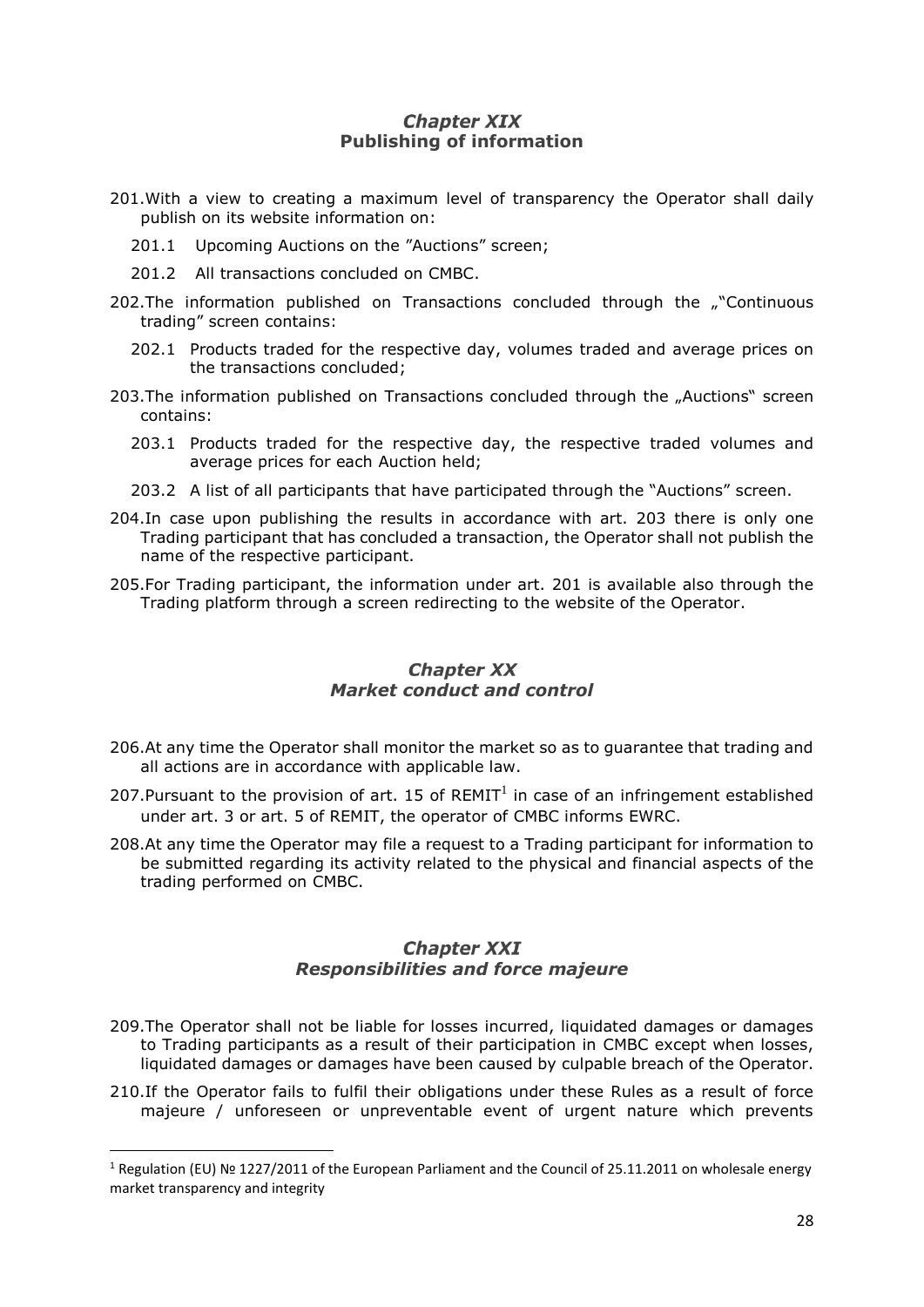fulfilment of the obligations under the Rules/, the latter shall not owe a compensation for the default. In case that as of the time the force majeure occurs the Operator has already been in default of any of its obligations, the latter shall owe a compensation only for the period until the force majeure occurred.

211.The Operator shall not be liable for damages caused to Trading participants as a result of technical difficulties, partial or total inability to operate with computer systems used by Trading participants or regarding mistakes in entering data in connection with trading or payments as a result of transactions effected on CMBC, except where losses are caused by culpable breach by the Operator.

#### **Chapter XXII** *Information ownership*

<span id="page-28-0"></span>212.Information submitted in the form of bids for purchase and/or sale by Trading participants through the Trading platform or otherwise shall belong to the Operator. Copyright and all other intellectual property rights or ownership rights of any nature contained in information on transactions effected on the CMBC (including for the avoidance of doubt any rights on databases and similar rights) arising from trading on CMBC are and any time shall remain property of the Operator.

# **Chapter XXIII** *Publicity*

- <span id="page-28-1"></span>213.The Operator shall have right to use, process, copy, adapt, provide, distribute, sell, transfer, deliver, lease, charge or otherwise treat the information on bids submitted and transactions effected and any other information regarding physical and financial relationships with no confidentiality obligation towards Trading participants to the extent that such information does not refer to a particular Trading participant. Trading participants shall not have the right to remuneration regarding such activities.
- 214.The operator provides information to competent authorities and ESO in accordance with applicable law. The Operator shall inform Trading participants about providing information to the extent that applicable law provides for this.

#### **Chapter XXIV** *Ancillary provisions*

<span id="page-28-2"></span>215.The operator shall provide at an accessible place the Rules and other documents relevant to them in a format which allows Trading participants to save and store them.

# **Chapter XXV** *Applicable law*

<span id="page-28-3"></span>216.Any claims, disputes or differences that may arise out of or in connection with the Rules shall be settled in accordance with current Bulgarian law.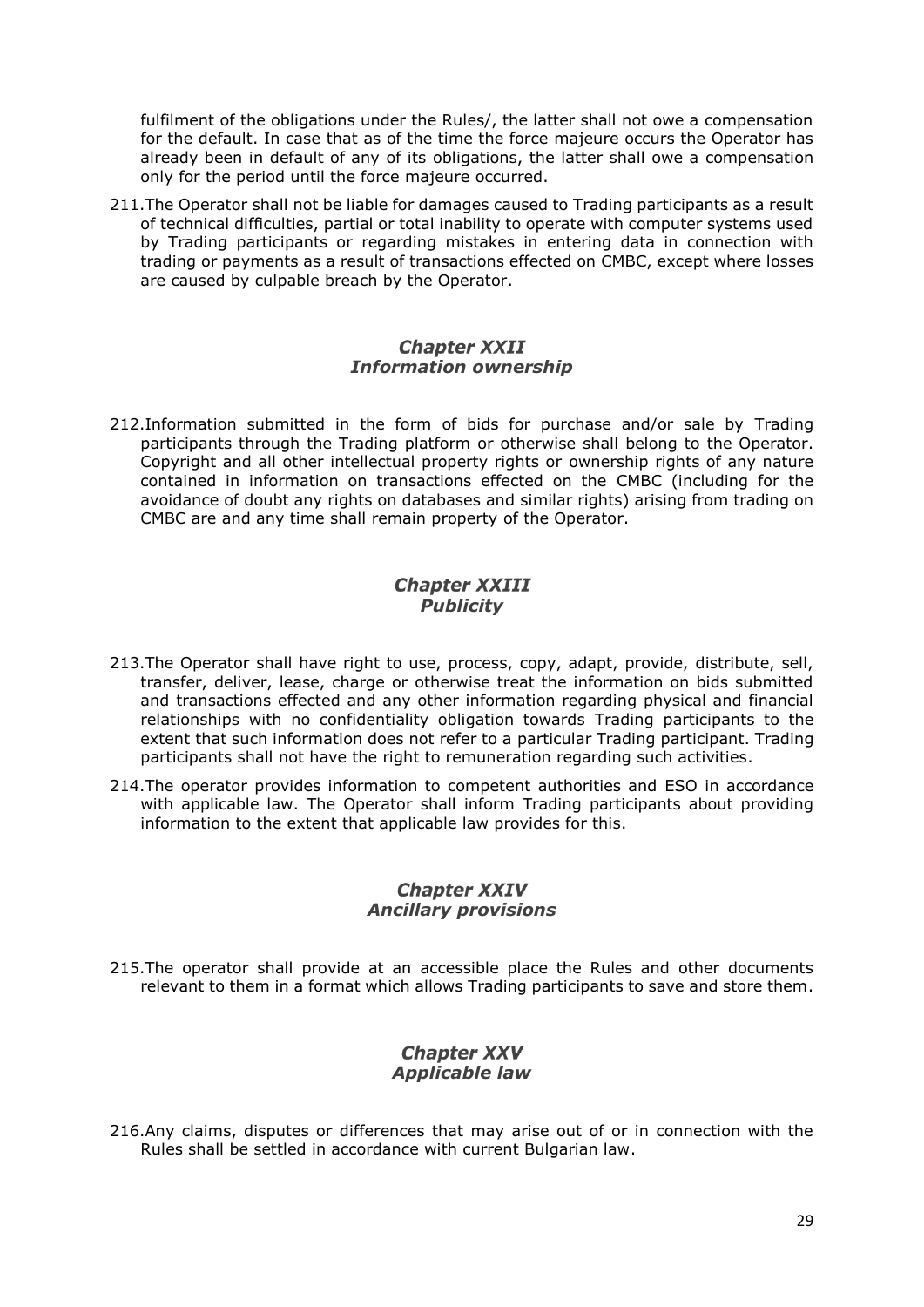# **Chapter XXVI** *Amendments to the Rules*

- <span id="page-29-0"></span>217.All amendments to the Rules shall take effect within 7 (seven) days of being published on the website of the Operator.
- 218.Irrespective of the provisions of art. 217 an amendment to the Rules may be done with immediate effect following notification to Trading participants if:
	- 218.1 required by applicable law;
	- 218.2 amendments are needed to ensure correct and effective operation of CMBC;
	- 218.3 amendments are related to removing technical mistakes in the Rules;
	- 218.4 amendments are of editorial nature and do not lead to material changes;
	- 218.5 amendments come as a result of launching new products.
	- 218.6 Changes are as a result of directions by EWRC.

# **Chapter XXVII** *Effectiveness*

<span id="page-29-1"></span>219.The rules shall take effect upon their publication on the Operator's website.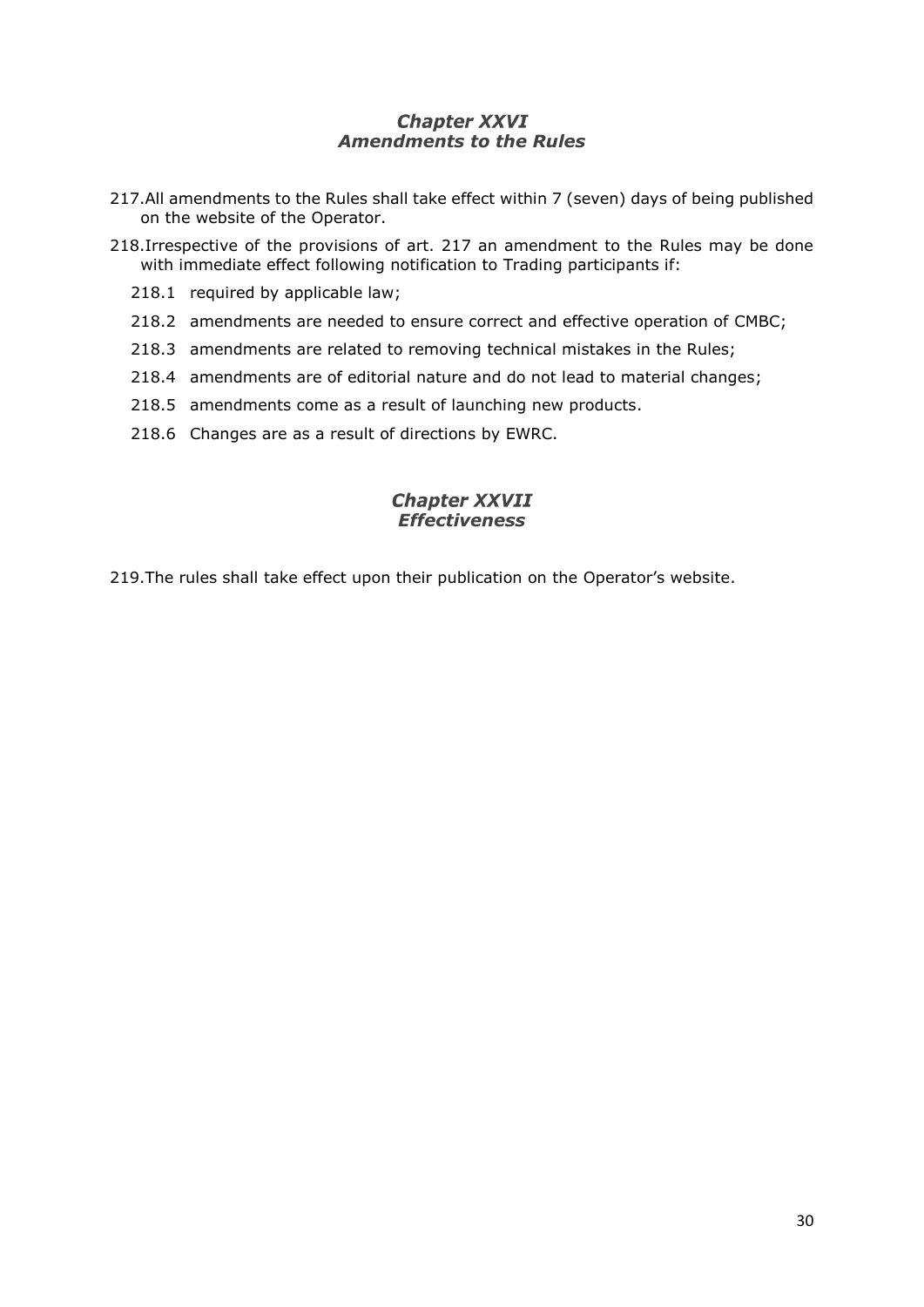| <b>Trading Instrument</b>                          | Description                                                    |
|----------------------------------------------------|----------------------------------------------------------------|
| IBEX Base Load Weekly Delivery                     | Base load with a delivery term of 1 week                       |
| <b>IBEX Base Load Monthly Delivery</b>             | Base load with a delivery term of 1 month                      |
| <b>IBEX Base Load Quarterly Delivery</b>           | Base load with a delivery term of 1 quarter                    |
| IBEX Base Load Half-Yearly Delivery                | Base load with a delivery term of half a year                  |
| IBEX Base Load Yearly Delivery                     | Base load with a delivery term of 1 year                       |
| IBEX Peak Load Weekly Delivery (12 hours)          | Peak load with a delivery term of 1 week (12 hours)            |
| IBEX Peak Load Monthly Delivery (12 hours)         | Peak load with a delivery term of 1 month (12 hours)           |
| IBEX Peak Load Quarterly Delivery (12 hours)       | Peak load with a delivery term of 1 quarter (12 hours)         |
| IBEX Peak Load Half-Yearly Delivery (12 hours)     | Peak load with a delivery term of half a year (12 hours)       |
| IBEX Peak Load Yearly Delivery (12 hours)          | Peak load with a delivery term of 1 year (12 hours)            |
| IBEX Peak Load Weekly Delivery (16 hours)          | Peak load with a delivery term of 1 week (16 hours)            |
| IBEX Peak Load Monthly Delivery (16 hours)         | Peak load with a delivery term of 1 month (16 hours)           |
| IBEX Peak Load Quarterly Delivery (16 hours)       | Peak load with a delivery term of 1 quarter (16 hours)         |
| IBEX Peak Load Half-Yearly Delivery (16 hours)     | Peak load with a delivery term of half a year (16 hours)       |
| IBEX Peak Load Yearly Delivery (16 hours)          | Peak load with a delivery term of 1 year (16 hours)            |
| IBEX Off-peak Load Weekly Delivery (12 hours)      | Off-peak load with a delivery term of 1 week (12 hours)        |
| IBEX Off-peak Load Monthly Delivery (12 hours)     | Off-peak load with a delivery term of 1 month (12 hours)       |
| IBEX Off-peak Load Quarterly Delivery (12 hours)   | Off-peak load with a delivery term of 1 quarter (12 hours)     |
| IBEX Off-peak Load Half-Yearly Delivery (12 hours) | Off-peak load with a delivery term of 1 half a year (12 hours) |
| IBEX Off-peak Load Yearly Delivery (12 hours)      | Off-peak load with a delivery term of 1 year (12 hours)        |
| IBEX Base Load Weekly Delivery (Mon - Fri)         | Base load with delivery term Monday-Friday for 1 week          |
| IBEX Base Load Monthly Delivery (Mon - Fri)        | Base load with delivery term Monday-Friday for 1 month         |